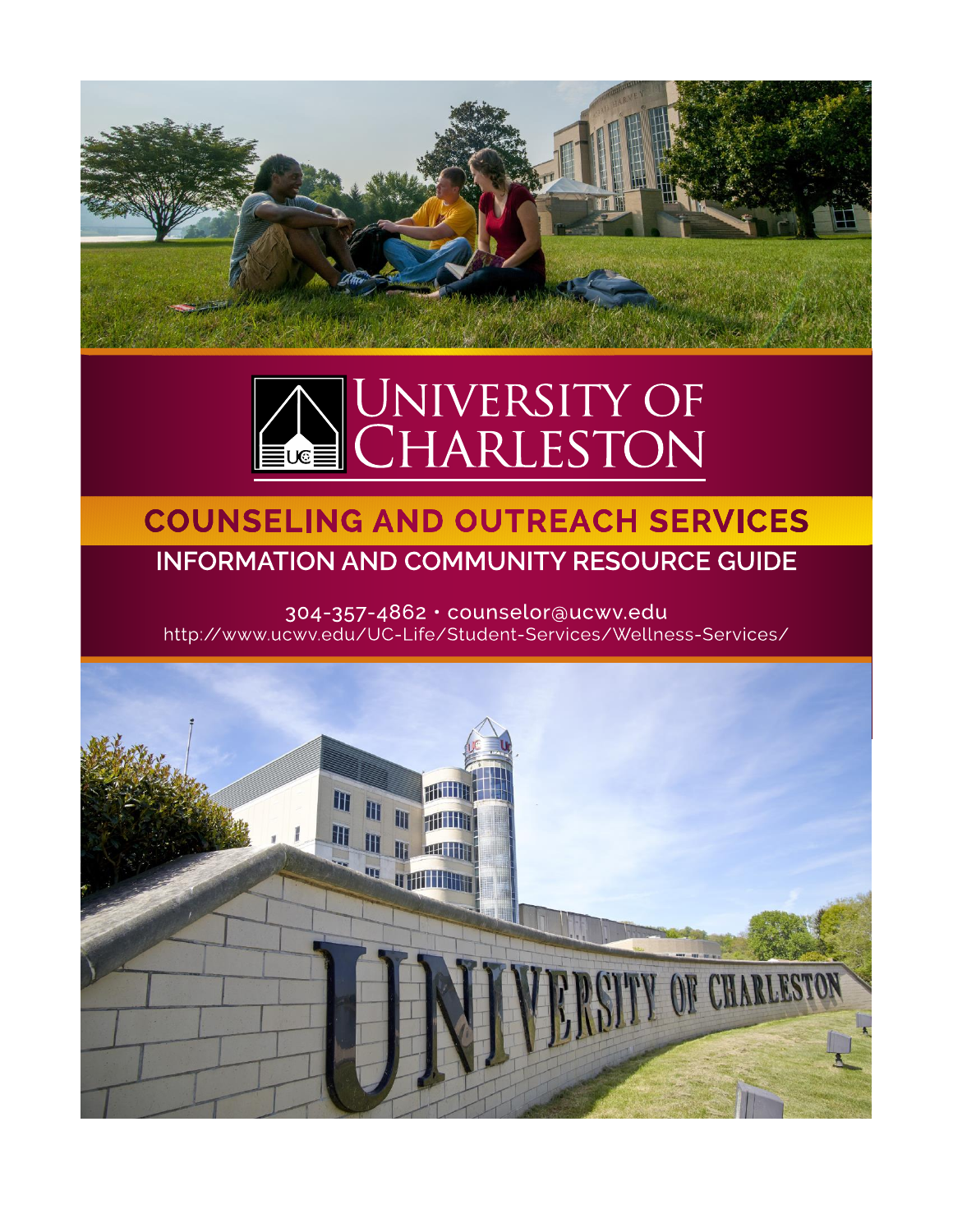# **Making the Adjustment to College**

College life offers unique and rewarding opportunities, as well as new life experiences. Although college is a very positive experience, it can at times be challenging, overwhelming or difficult to manage. You are not alone. The Counseling Center is here to help. The University of Charleston offers an onsite counseling center for students to assist with finding strategies to cope that may be of concern, a listening ear, and a safe haven of support. Together, we can work to find ways to improve your life, your experience on campus, and maximize your success at UC and beyond.

The University of Charleston Counseling and Outreach Services provides on-site individual and group counseling to assist students with finding strategies to cope with concerns such as abuse, substance use/dependence, sleep problems, anxiety, loneliness, depression, relationship/family issues, stress, grief, eating disorders, among others. College life offers unique and rewarding opportunities, as well as new life experiences. Although college is a very positive experience, it can at times be challenging, overwhelming or difficult to manage. You are not alone. The Counseling Center is here to help. The University of Charleston Counseling Center is a safe-haven of support. Together, we can work to find ways to improve your life, your experience on campus, and maximize your success at UC and beyond.

# **What services does Counseling and Outreach Services provide?**

- Individual Counseling
- Group Counseling
- Psychological Assessments
- On-site Food Pantry- Students are permitted to utilize the school food pantry two times per month. Food distributions are based upon family size. Contact the counseling center at 304-357-4862 for more information.
- Condom distribution
- Community Resource Assistance
- Workshops and trainings
- Team-based/wraparound approach to assist and advocate for students along with other faculty and staff and campus

# **If you are struggling and need someone to talk to our team is here to help!**

Director of Counseling and Outreach Services

Rance Berry, LPC

**To make an appointment please call 304-357-4862, e-mail [uc-counselor@ucwv.edu,](mailto:uc-counselor@ucwv.edu) or visit the following link for a referral form: http://www.ucwv.edu/UC-Life/Student-Services/Wellness-Services/ Please bring the form to the Counseling Center on the Third Floor of Geary Student Union (GSU). Referral forms are also in the Schoenbaum Library, School of Pharmacy, Academic Success Center, and residence halls.**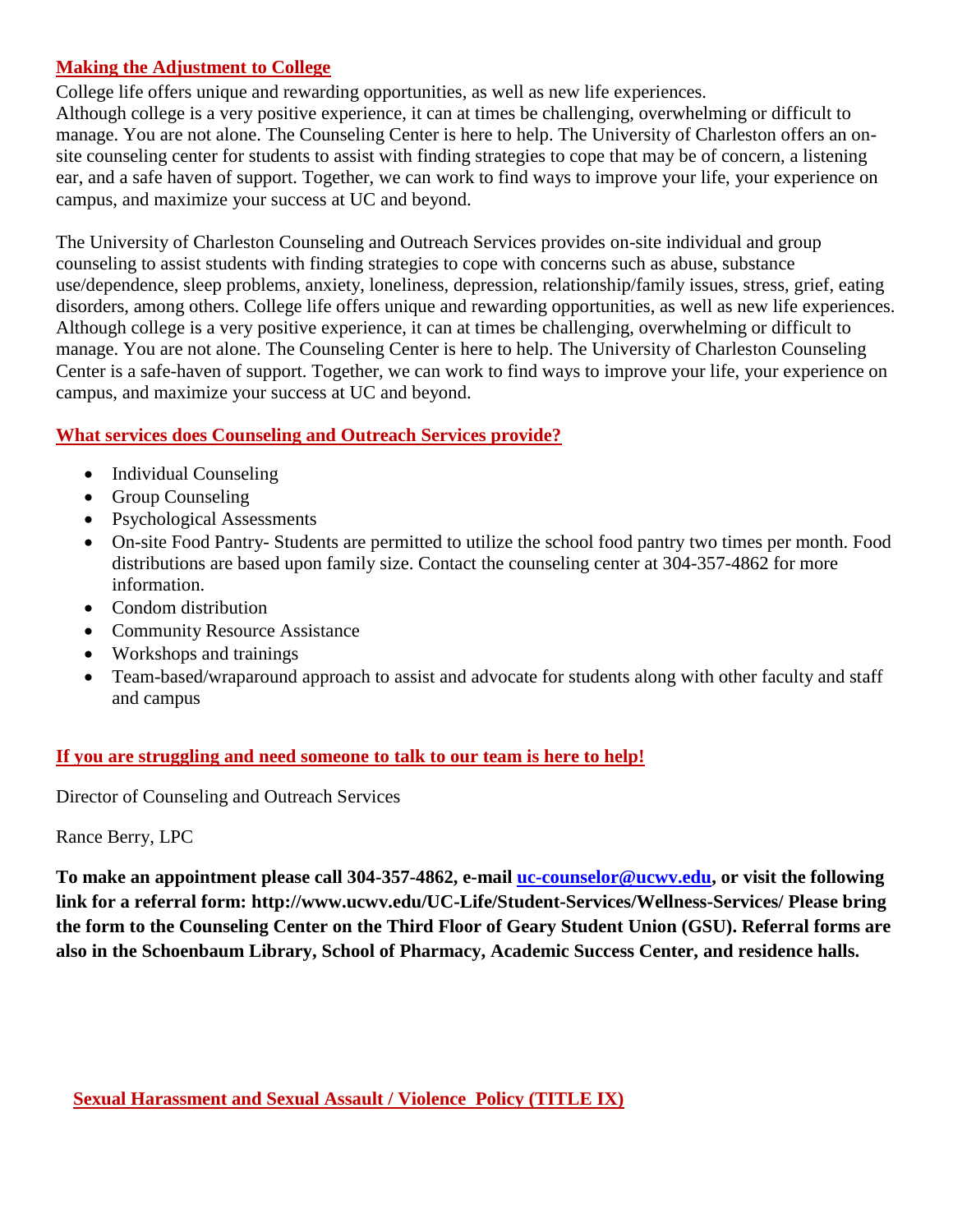#### **Introduction and Non- Discrimination Notice**

Title IX of the Education Amendments of 1972 prohibits discrimination based on sex in educational programs and activities that receive federal financial assistance. To ensure compliance with Title IX and other federal and state laws, the University of Charleston has developed policies that prohibit discrimination and misconduct on the basis of gender, such as sexual misconduct, sexual assault, sexual harassment, intimate partner violence, stalking and any other gender-based harassment or misconduct.

The University of Charleston does not discriminate against any person because of race, color, religion, sex, sexual identity, sexual orientation, national origin, age, disability, or veteran status in administration of its educational policies, scholarship and loan programs, admissions, employment, athletics, and other schooladministered programs in accordance with the laws of the United States and the state of West Virginia.

#### **Purpose**

The University of Charleston is committed to providing an environment free from gender-based or sexual discrimination and misconduct. Members of the University community, guests and visitors have a right to be free from sexual harassment, sexual assault/violence and gender-based discrimination and harassment. When an allegation of misconduct is investigated, and a responding community member is found to have violated this policy, serious sanctions may be used in an effort to ensure that such actions are not repeated. This policy is intended to define community standards and to outline the investigation and grievance process when those standards are violated.

Any attempts to violate this policy are considered sufficient for having committed the violation itself. The use of alcohol or other drugs will not be accepted as a defense or mitigating factor to a violation of this policy. These policies apply regardless of the complainant's or respondent's sexual orientation, sex, gender identity, age, race, nationality, religion, or ability. Harassment or discrimination based upon an individual's sexual orientation may be considered gender-based and be subject to this policy. Prohibitions against discrimination and harassment do not extend to statements or written materials that are germane to the classroom or academic course of study.

# **Scope of the Policy**

This policy applies to all University of Charleston community members, including students, faculty, staff, volunteers, vendors, contractors, visitors, and individuals regularly or temporarily employed, conducting business, studying, living, visiting, or having any official capacity with the University or on its property.

The University strongly encourages reports of Title IX misconduct regardless of who engaged in the conduct. Even if the University does not have authority over the alleged respondent, the University will take prompt action to provide for the safety and wellbeing of the complainant and the broader campus community.

This policy applies to conduct that occurs on any part of the Universities campus or property. It also applies when students, faculty, or staff travel off campus as part of a University activity, team, organization, event, or University sponsored study aboard program.

# **Definitions**

# *Sexual Harassment*

Sexual harassment is defined as unwelcome gender-based verbal or physical conduct that is sufficiently severe, persistent, or pervasive that it has the effect of unreasonably interfering with, limiting, or depriving someone of the ability to participate in or benefit from the University's educational program, activities and/or employment;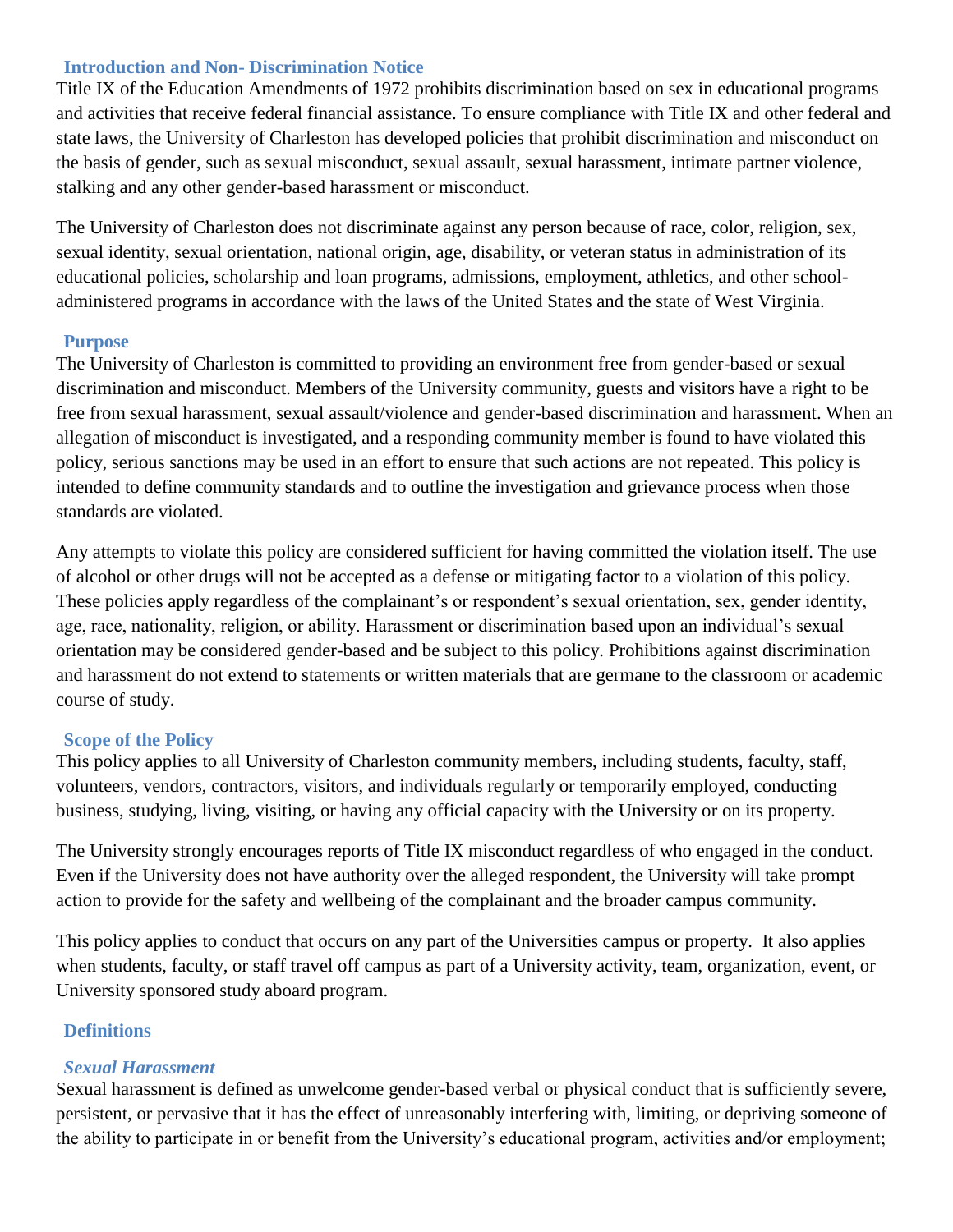it and is based on power (quid pro quo), the creation of a hostile environment, or retaliation. Examples of sexual harassment include, but are not limited to:

- Subtle or persistent pressure for sexual activity;
- Unnecessary touching, pinching or brushing against a person;
- Requesting or demanding sexual favors concerning employment, academic activities or other University activities;
- Unwelcome communications (verbal, written, electronic, etc.) of a sexual nature;
- Failure to accept the termination of a consensual relationship with repeated and persistent requests and behavior.

# *Non-consensual sexual contact*

Non-consensual sexual contact, including any intentional touching, however slight, whether clothed or unclothed, with any object or body part by a person against another person that is without consent and/or by force. Examples of non-consensual sexual contact include, but are not limited to:

- Intentional contact with the breasts, buttocks, groin, or genitals;
- Intentional touching of another with breasts, buttocks, groin, or genitals;
- Making another person touch someone or themselves in a sexual manner;

Any intentional bodily contact in a sexual manner. Non-consensual sexual intercourse includes any sexual intercourse, however slight, with any object or body part by a person against other person that is without consent and/or by force.

# *Non-consensual sexual intercourse*

Non-consensual sexual intercourse, including but not limited to:

- Vaginal penetration by a penis, object, tongue or finger;
- Anal penetration by a penis, object, tongue or finger;
- Oral copulation (mouth to genital contact or genital to mouth contact).
- Sexual exploitation includes but is not limited to:
- Invasion of sexual privacy and voyeurism (in-person or through audio or video recording);
- Knowingly transmitting a sexually transmitted infection;
- Exposing of a person's body or genitals;
- Prostituting or soliciting another community member.

# *Intimate Partner Violence*

Relationship violence is a pattern of behavior in an intimate relationship that is used to establish power and control over another person through fear and intimidation. A pattern of behavior is typically determined based on the repeated use of words and/or actions and inactions in order to demean, intimidate, and/or control another person. This behavior can be verbal, emotional, and/or physical. Examples include but are not limited to: striking another person (slapping, punching, etc.), property damage, reckless behavior, name calling and insults, public humiliation, harassment directed toward friends and acquaintances, and verbal and/or physical threats.

# *Stalking*

Stalking involves any behaviors or activities occurring on more than one occasion that collectively instill fear and/or threaten a person's safety, mental health, and/or physical health. Such behaviors or activities may include, but are not limited to non-consensual communications (i.e., face to-face, telephone, email, and social media), threatening or obscene gestures, surveillance, or showing up outside the targeted individual's classroom, residence or workplace.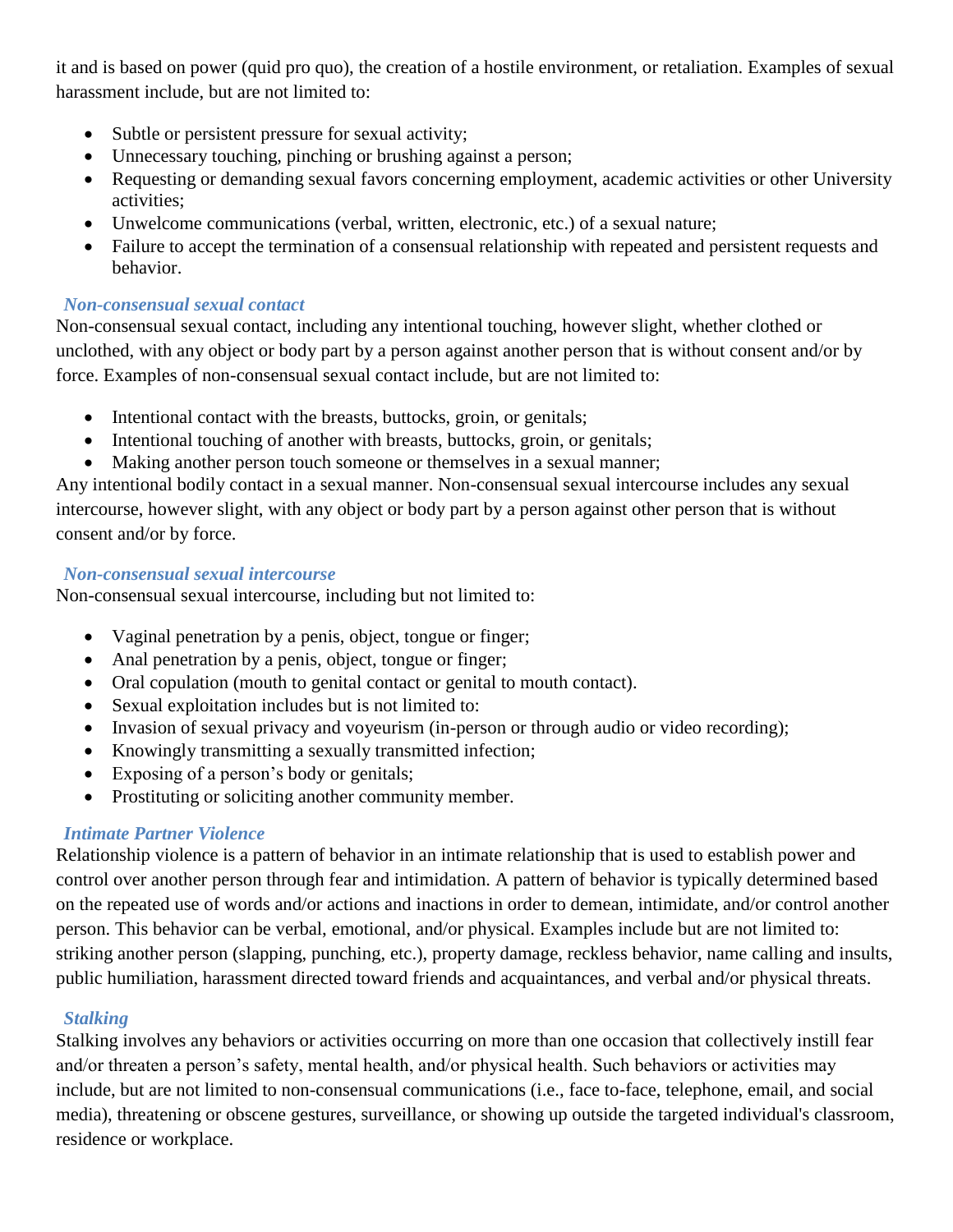# *Other Forms of Misconduct*

Other forms of misconduct, when gender-based, will fall under this harassment policy. These include, but are not limited to:

- Conduct that interferes with the rights of others and/or demonstrates disregard for the University community;
- Assisting another person in committing a violation of this policy;
- Personal harassment and/or verbal abuse;
- The threat of physical harm, physical abuse, mental distress, or injury;
- Inflicting physical harm, physical abuse, mental distress, or injury;
- Slanderous, false, or malicious statement(s) about a person or defamation of character;
- Endangerment of the health and safety of others;
- Hazing;
- Damage and/or vandalism to another's property.

# *Consent*

Consent is an active, knowing, and voluntary exchange of affirmative words and/or actions, which indicate a willingness to participate in a particular sexual activity. Consent must be freely and actively given. It is the responsibility of the initiator to obtain clear and affirmative responses at each stage of sexual involvement. The lack of a negative response is not consent. A person, who is incapacitated by alcohol and/or drugs, whether voluntarily or involuntarily consumed, may not give consent. Neither consent to one form of sexual activity nor past relationships imply consent to future sexual activity. Incapacitation is a state where someone cannot make rational, reasonable decisions due to a lack of capacity to give knowing consent (e.g., to understand the "who, what, when, where, why, and how" of the sexual interaction).

Sexual activity with someone who is or based on circumstances should reasonably have known to be, mentally or physically incapacitated (i.e., by alcohol or other drug use, unconsciousness, or blackout) constitutes a violation of this policy.

A person who is incapacitated due to mental disability, sleep, involuntary physical restraint, or from the consumption (voluntary or otherwise) of incapacitating drugs or alcohol cannot give consent.

In order to give consent, a person must be of the legal age of consent.

Alcohol-related incapacity results from a level of alcohol ingestion that is more severe than impairment, being under the influence, drunkenness, or intoxication.

Evidence of incapacity may be detected by physical cues, such as slurred speech, bloodshot eyes, and odor of alcohol on a person's breath or clothing, inability to maintain balance, vomiting, unusual or irrational behavior, and unconsciousness. Context is important in helping to determine incapacitation. Any of these particular cues alone do not necessarily indicate incapacity.

Force is the use of physical violence and/or imposing on someone physically to gain sexual access. Force also includes threats, intimidation and coercion that overcomes resistance or produces consent. Coercion is unreasonable pressure for sexual activity. Coercion is the use of emotional manipulation to persuade someone to do something they may not want to do, such as being sexual or performing certain sexual acts. Being coerced into having sex or performing sexual acts is not consenting sex and is considered sexual misconduct.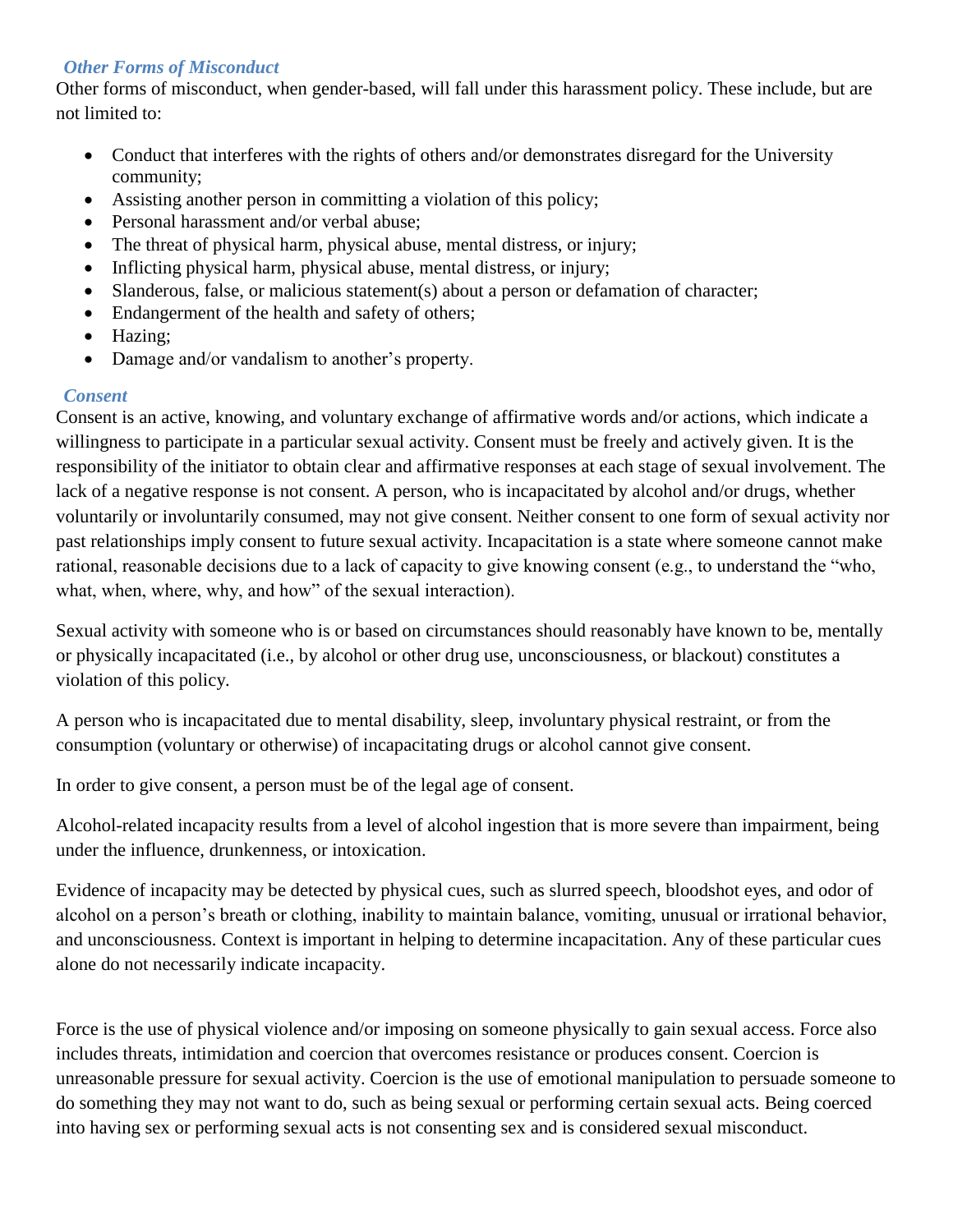#### **Procedures for Reporting**

ALL reports of sexual harassment, sexual discrimination and sexual assault/violence made to any University employee or mandated reporter must be reported to the University's Title IX Coordinator.

#### *The University Title IX Coordinator*

| Name:     | Virginia Moore   |
|-----------|------------------|
| Position: | Dean of Students |

On Campus Address: Geary Student Union 309 2300 MacCorkle Ave. SE Charleston, WV 25304 Email: virginiamoore@ucwv.edu Phone Number: 304-357-4987

#### *Deputy Title IX Coordinators*

| Name:     | Dr. Kim Spiezio |
|-----------|-----------------|
| Position: | Provost         |

On Campus Address: 201 Riggleman Hall 2300 MacCorkle Ave. SE, Charleston, WV 25304 Email: kimspiezio@ucwv.edu Phone Number: 304 357-4711

Name: Janice Gwinn Position: Director of Human Resources

On Campus Address: 202 Riggleman Hall 2300 MacCorkle Ave. SE, Charleston, WV 25304 Email: janicegwinn@ucwv.edu Phone Number: 304 357-4383

Name: Todd Diuguid Position: Associate Director of Athletics

On Campus Address: 115 Cox Hall 2300 MacCorkle Ave. SE, Charleston, WV 25304 Email: todddiuguid@ucwv.edu Phone Number: 304 357-4827

Name: Nicole Rupe-Harold Position: Regional Records Manager

On Campus Address: Student Solutions Center Worley Building 167 Dye Drive, Beckley, WV 25801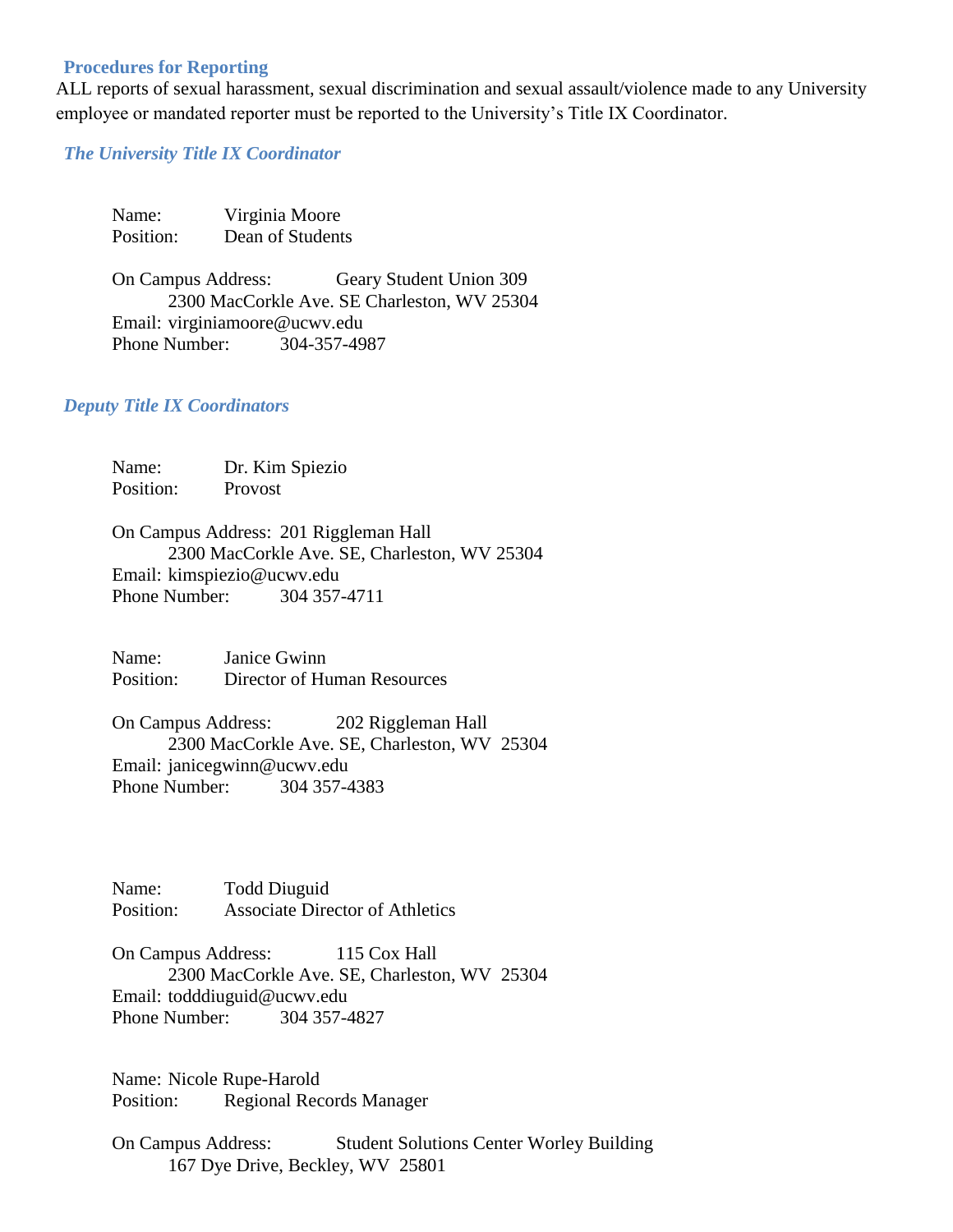Email: nicolerupe@ucwv.edu Phone Number: 304 352-0047

Also, any person who believes he or she has been subject to sexual harassment, sexual discrimination or sexual assault/violence may contact the University Title IX Coordinator or a deputy Title IX Coordinator directly. The Title IX Coordinator will conduct an investigation, determine possible interim measures, find a resolution, and ensure complainants have access to medical, mental health, law enforcement, and other resources that may be required.

#### *Handling of Complaints*

Complaints between students will be handled in accordance with the University judicial processes as outlined in Student Expectations & Accountability.

Complaints between a student and a faculty/staff person will be handled in accordance with Title IX policy, Student Expectations &Accountability Standards, and Employee Handbook.

Complaints between faculty and/or staff will be handled in accordance with the Title IX policy and the Employee Handbook.

In situations where a complaint is filed against a community member who embodies more than one status at the University (i.e. community member is a student and an employee), the University Title IX Coordinator has the authority to appoint investigators (possibly from different areas of the institution) and determine the grievance process for the reported incident (student, faculty, or non- faculty employee). The selected grievance process shall have the authority to make final determinations affecting all individual statuses at the University.

#### *Confidentiality and Privacy in Reporting*

When reporting a violation of this policy there are resources that can provide confidentiality, sharing options and advice without any obligation to inform other University staff members unless requested. Such on-campus confidential resources include Counseling Services, Health Services, and/or Campus Ministry staff. Additionally, community members can seek out assistance from an off-campus crisis center, which can maintain confidentiality. Faculty members are not confidential resources and must contact the University Title IX Coordinator.

#### *Confidential Reports*

Position: Campus Pastor On Campus Address: Geary Student Union 309 2300 MacCorkle Ave. SE, Charleston, WV 25304 Phone Number: 304 357-4873

Position: Campus Counselor On Campus Address: Geary Student Union 301 2300 MacCorkle Ave. SE, Charleston, WV 25304 Email: uc-counselor@ucwv.edu Phone Number: 304-357-4862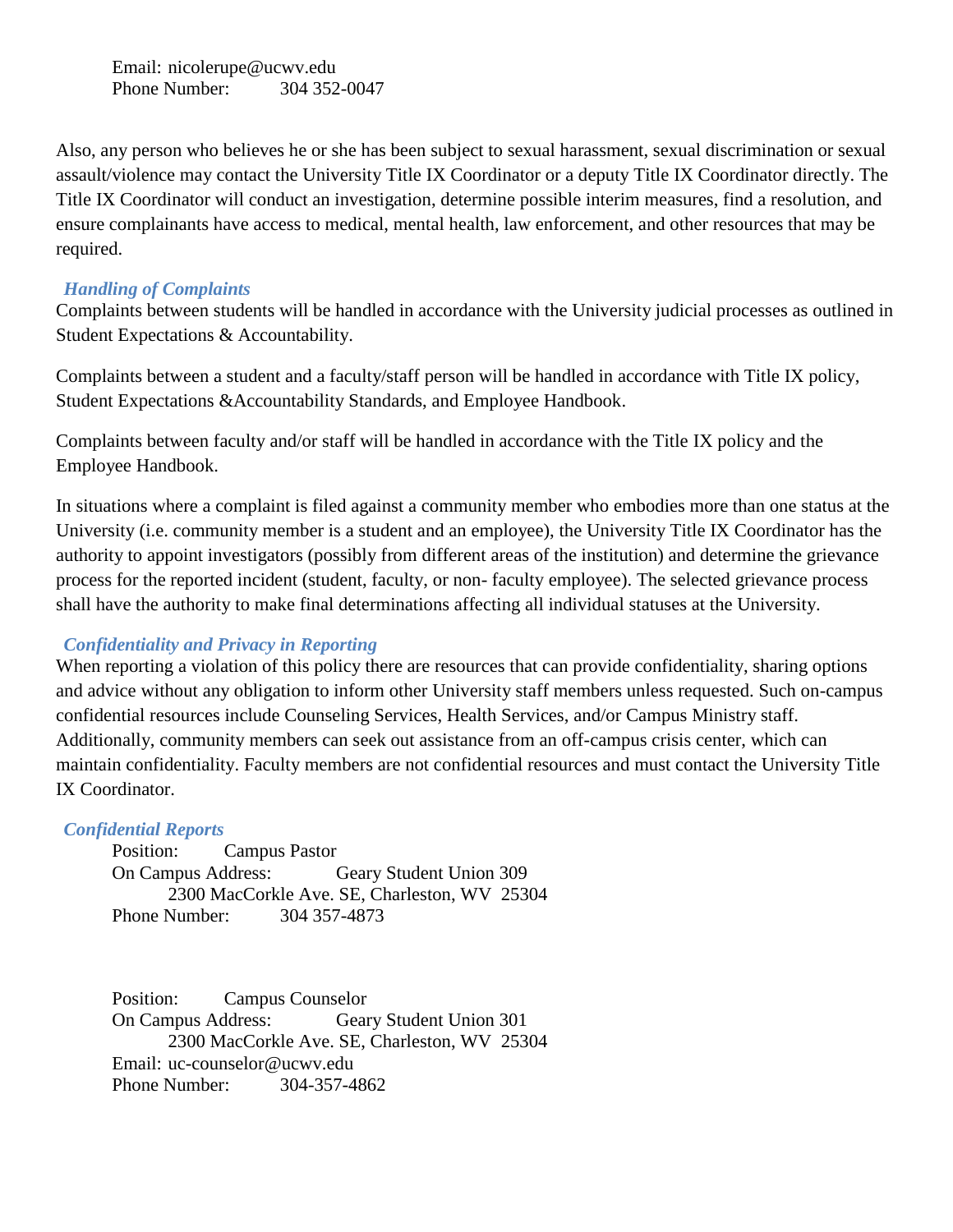#### **University of Charleston Resources**

Counseling and Outreach Services located in Geary Student Union, Charleston

304-357-4862

Campus Pastor located in Geary Student Union Office 309, Charleston

304-357-4873

Security located in Geary Student Union 1st Floor, Charleston

Office of Safety and Security

304-357-4857 or 304-859-2755

Security located at 158 Dye Drive, Beckley

UC – Beckley Office of Safety and Security

304-929-1653 or 304-890-2722

**Off-Campus Resources** REACH- Rape Education, Advocacy, Counseling, and Healing

1021 Quarrier Street, Suite 414

Charleston, WV 25301

304-340-3676

Confidential Toll Free 24-Hour Hotline 1-800-656-HOPE

Shenandoah Women's Center- Martinsburg

304-263-8292

Women's Resource Center- Beckley

1-888-825-7836

Rape, Abuse, and Incest National Network (RAINN)

Crisis hotline – 1-800-656-HOPE

Rape, Abuse, and Incest National Network (RAINN) online hotline – <https://ohl.rainn.org/online/>

#### **Retaliation Clause**

It is a violation of this policy to retaliate against any person making a complaint or report of any alleged violations, against any person participating in the investigation of (including testifying as a witness to) any such allegation. Individuals engaging in retaliation are subject to discipline in accordance of the policy in the Student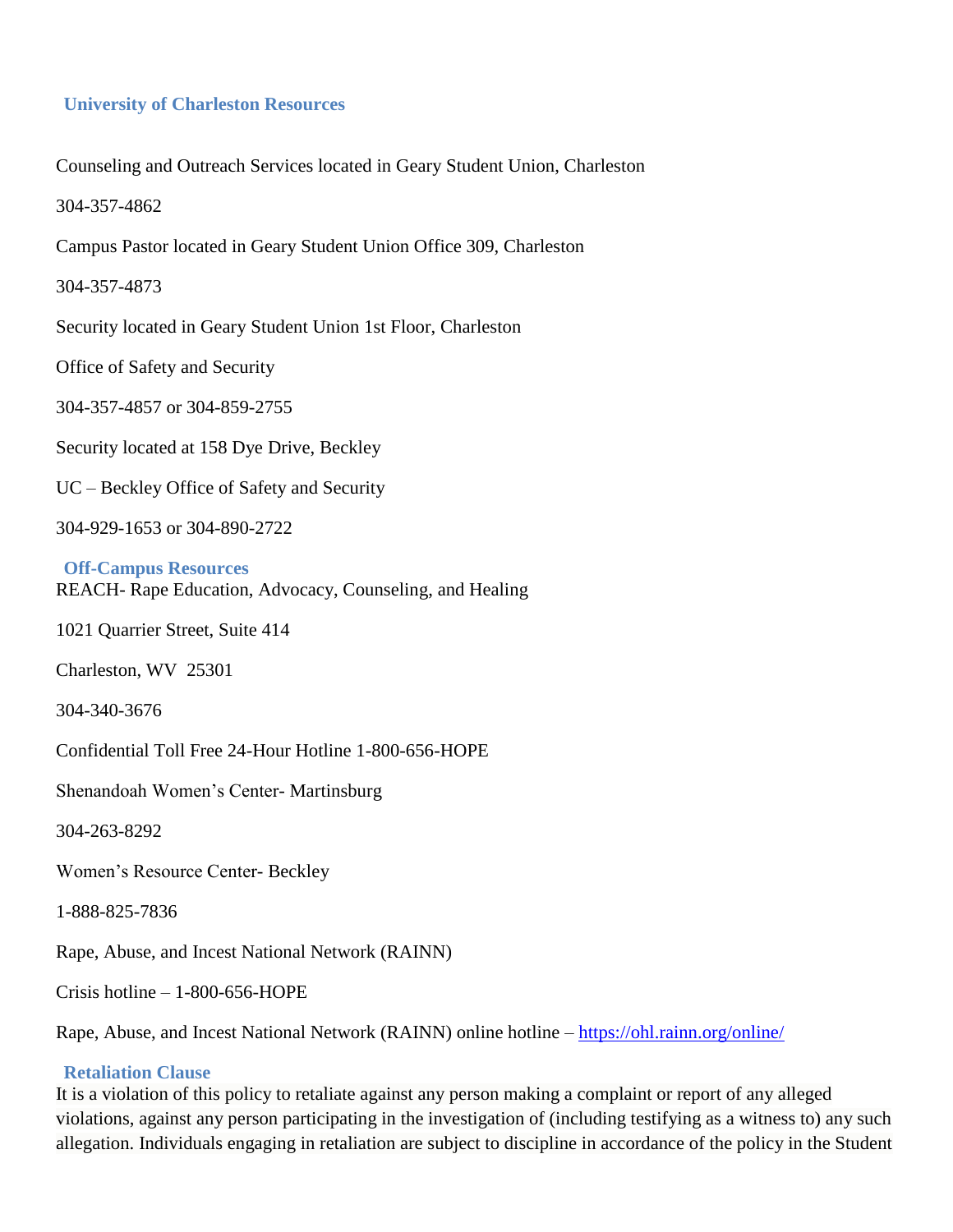Code of Conduct or the Employee Handbook. Retaliation includes direct or indirect intimidation, threats, coercion, harassment, or other forms of discrimination against any individual who has brought forward a concern or participated in the University's conduct process.

# **False Reporting**

It is a violation of these procedures to knowingly provide false information to a University Official resulting in an investigation, conduct proceeding, or interim actions are against University Policy. Without minimizing the injury that can be suffered by the complainant, the University also recognizes that the filing of a compliant can have serious consequences for the person accused. That person, too, has rights that must be preserved and protected. Therefore, any person who abuses these procedures by knowingly filing a false complaint will be subject to the Student Code of Conduct or Human Resources if the complaint was filed in bad faith. This provision is not meant in any way to discourage legitimate complaints.

# **Timely Warning Disclosure**

If a report of misconduct discloses a serious or continuing threat to the University of Charleston, the University may issue a campus wide timely warning (which can take the form of an email to campus) to protect the health or safety of the campus community. The timely warning will not include identifying information about the victim.

At no time will the University release the name of the victim to the general public without the express written consent of the victim. The release of the respondent's name, if a student, to the general public is guided by the Family Educational Rights and Privacy Act (FERPA) and Clery Act.

All University proceedings are conducted in good faith compliance with the requirements of FERPA, the Clery Act, Title IX, and other federal laws. No information shall be released from such proceedings except as required or permitted by law and University policy.

# **If You are the First Contact**

Members of the University community are encouraged to speak to University staff and administration (such as Title IX staff listed above, supervisors, advisers, Security, Residence Life and Student Life staff, academic administration, faculty, etc.) to make formal reports of incidents. Notice to a University employee constitutes official notice to the University and must be communicated to the Title IX Coordinator.

Regardless of which office initially receives the first report from the victim (i.e. residential staff, Student Leadership and Engagement staff, faculty, administrative staff, and student staff), the contact person at this stage should provide immediate support and short-term problem-solving. The primary goal is to help the victim secure needed professional services. This individual will complete the Sexual Harassment/Sexual Discrimination/Sexual Assault/Violence Protocol Checklist and report allegations to the Title IX Coordinator at 304-357-4987 or after hours at 304-541-6438.

The successful contact-victim interaction is one in which the contact has shared information concerning services available to them and the victim feels free to make a choice as to what, if anything should happen next. A good contact person will listen objectively and not blame the victim. Self-blame is common. The victim needs your support, guidance and understanding. Assure them that it was not their fault.

Confidentiality is a very important issue. Discuss the limits to confidentiality prior to discussing the details of an alleged sexual harassment, sexual discrimination or sexual assault/violence incident. Under no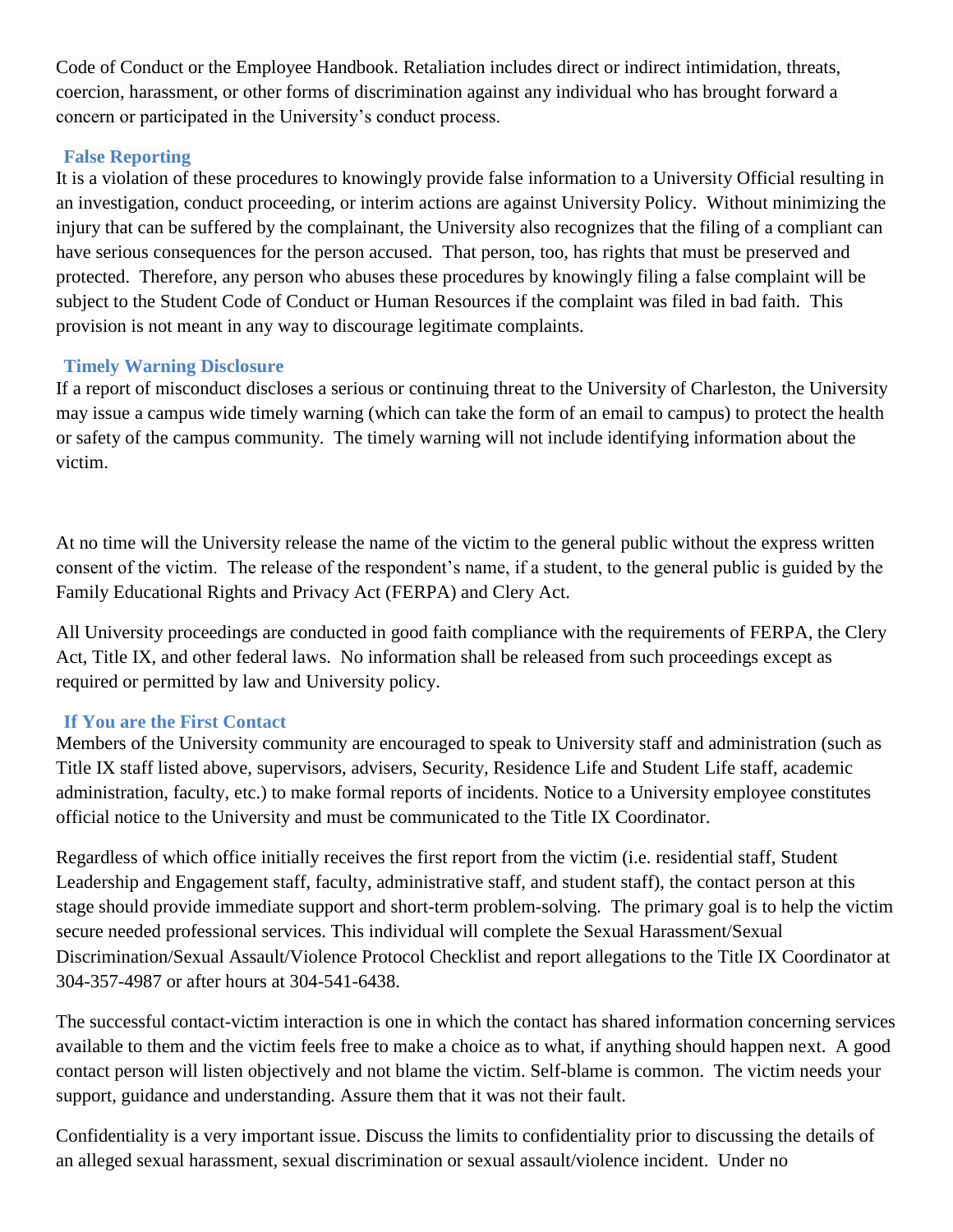circumstances should the individual be given the impression that the fact that a Title IX incident occurred will remain with you. Explain to the victim that basic information about the incident will be shared with the Title IX Coordinator for the University. The Title IX Coordinator will compile information on reported Title IX issues for the institution and will share the information with others on a "need to know" basis only.

The victim of sexual harassment, sexual discrimination, or sexual assault/violence may be in shock when you speak with him or her. S/he may have trouble staying focused on your instructions. Be patient, speak slowly, and repeat information as necessary. Provide handouts to the victim whenever possible.

Reported incidents will be investigated and may be resolved through the appropriate grievance procedures. Only people who have a need to know about the incident will be informed, and information will be shared only as necessary with investigators, witnesses and the accused person. Reports that are made anonymously or by third parties may not initiate grievance procedures; however, Title IX requires the University to investigate all incidents about which the University knows or has reason to know in order to protect the health and safety of the University community. The University will undertake an investigation even in cases where the alleged victim and/or complainant choose not to cooperate.

Throughout this process, every effort is made to ensure confidentiality.

# **Substance Abuse Recovery Resources**

For a list of NA meetings in the Charleston area, please visit the following link:

#### [www.mrscna.org](http://www.mrscna.org/)

For a list of AA meetings in the Charleston area, please visit the following link:

#### [www.aawvdist/.org/meetings.html](http://www.aawvdist/.org/meetings.html)

Please contact the following resources for assistance and/or information about substance abuse prevention and recovery services:

- Counseling and Outreach Services- Geary Student Union 301, 304 [counselor@ucwv.edu](mailto:counselor@ucwv.edu)
- HELP4WV- 1-844-HELP-4WV (1-844-435-7498) [www.help4wv.com](http://www.help4wv.com/)
- Highland Hospital- 304-926-1600
- Mattie V Lee Home- 304-344-1827
- Prestera Center- 304-341-0511
- Process Strategies- 304-348-1436
- Rea of Hope- 304-344-5363
- Recovery Point of Charleston- 304-523-4673
- Thomas Memorial Behavioral Health- 304-766-3553
- Integrated Recovery Wellness Center- 304-768-7688
- Kanawha Valley Fellowship Home- 304-342-8051
- Peer Resource Network (PRN)- 304-756-3734

#### **Stress**

Stress is a normal part of college life. A certain level of stress is healthy and can be motivating. When stress goes beyond this level, it can become a problem. Studies show that stress, more than physical illness, lack of sleep or concern for a friend or family member, was the single biggest obstacle to academic performance at college. Each of us responds to stress differently. Below are some signs and symptoms of stress.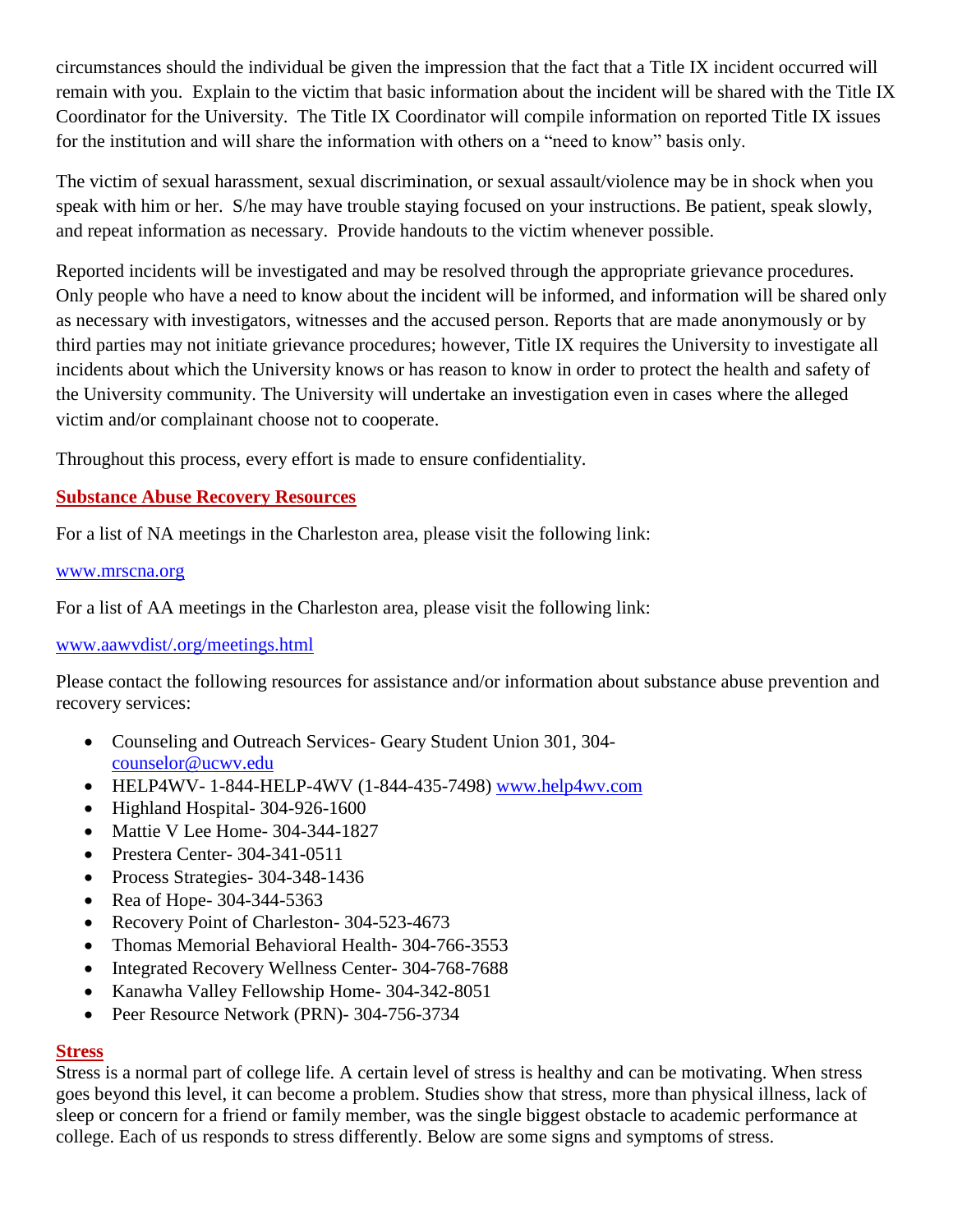- Changes in eating patterns
- Changes in sleep patterns
- Increased frequency of headaches
- Being more irritable than usual
- Recurring colds and minor illnesses
- Frequent muscle aches and/or tightness
- Being more disorganized than usual
- Increased difficulty in getting things done
- Greater sense of persistent time pressure
- Increased frustration and anger

Stress usually shows up as an emotional or psychological state of tension. But it's common to also physically "feel" stressed out because of the physiological and hormonal changes caused by stress.

#### **How can I manage stress?**

Fortunately, it's possible to manage and maintain stress at healthy levels. The key is learning to recognize the signs and causes of stress, and to be proactive about combating stress when it first appears. Adequate sleep, healthy diet, relaxation techniques such as deep breathing and meditation and exercise can help to minimize the negative effects of stress.

Please visit [www.ulifeline.com/ucharleston](http://www.ulifeline.com/ucharleston) for more information about how to manage stress. To speak with the on-site mental health therapist please visit Counseling and Outreach Services on the third floor of Geary Student Union in room 301.

#### **Depression**

Depression is a medical condition that can affect a person's ability to work, study, interact with people or take care of themselves. Many of us have felt sad or alone at some point, but it is when sadness becomes too much to handle, or lingers for a long time, when it may be a sign of depression. Depression is a medical condition that can affect people's ability to work, study, have proper hygiene or upkeep, interact with people or take care of themselves. It can be caused by imbalances in brain chemistry, triggered by stress, or caused by poor nutrition, physical illness, personal loss, and school or relationship difficulties.

Not everyone experiences depression in the same way. Depressed people may appear withdrawn and despondent, or they may be aggressive and self-destructive. Some people may be depressed about a specific problem, while others feel deeply unhappy without knowing why. According to ULifeline, depression affects about 19 million people in the United States every year. Depression can occur as a one-time incident, or it can recur throughout a person's life. The first episode of depression often appears during young adulthood.

#### **Signs and Symptoms**

- Persistently sad, anxious, irritable or empty mood
- Loss of interest in previously enjoyable activities
- Withdrawal from friends and family
- Trouble sleeping or sleeping too much
- Fatigue and decreased energy
- Significant change in appetite and/or weight
- Overreaction to criticisms
- Feeling unable to meet expectations
- Difficulty concentrating, remembering details, and making decisions
- Feelings of worthlessness, hopelessness or guilt
- Persistent physical symptoms such as headaches, digestive problems or chronic pain that do not respond to routine treatment
- Substance abuse problems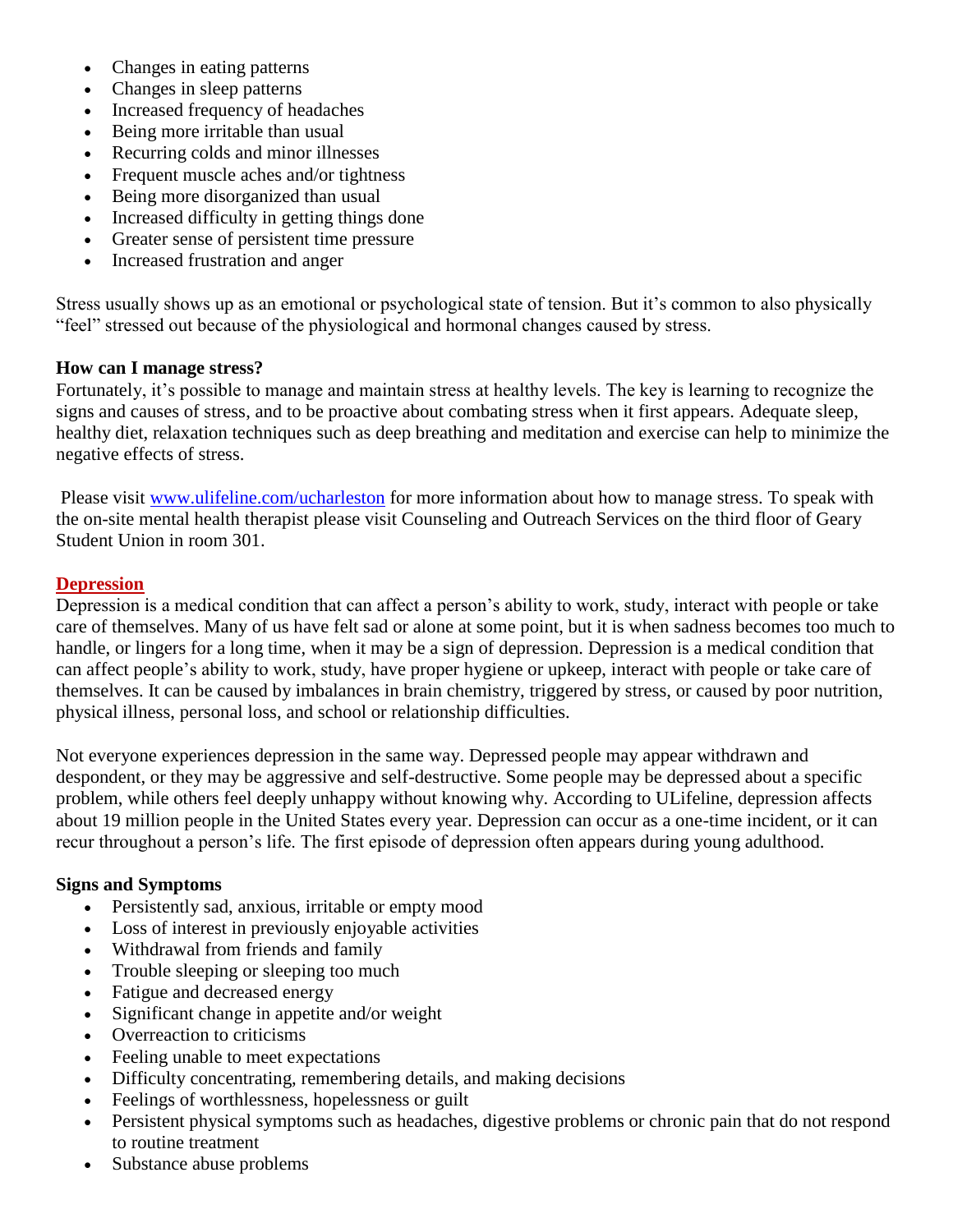• Thoughts of suicide or suicide attempts

# **Getting Help**

Depression is highly treatable are there are many available strategies and method used to treat depression. It's important to realize that depression can last months, or even years, if left untreated. People who are depressed sometimes think about suicide. It's important to seek help immediately if you or someone you know is having these thoughts.

Please visit [www.ulifeline.com/ucharleston](http://www.ulifeline.com/ucharleston) for more information about how to manage stress. To speak with the on-site mental health therapist please visit Counseling and Outreach Services on the third floor of Geary Student Union in room 301.

# **Anxiety**

Anxiety disorders are the most common mental illnesses in the U.S. Generalized anxiety disorder, obsessivecompulsive disorder, panic disorder, post-traumatic stress disorder, phobias, and social-anxiety disorder are all different types of anxiety disorders. Anxiety is a completely normal response to stress and everyone experiences some degree of anxiety at some point in his or her life. Anxiety becomes a disorder when the reaction is out of proportion to what's going on or is impossible to control. Anxiety can feel so overwhelming that it hurts a person's ability to work, study, interact with people, or follow a daily routine. Anxiety can develop from a complex set of biological and environmental factors, including genetics, biochemistry, and traumatic life events.

# **Signs and Symptoms**

Because anxiety appears in so many different conditions, it can look very different from person to person. Some people express their anxiety emotionally, while others show signs of physical distress. The unifying factor, however, is a sense of overwhelming, irrational fear. Here are some signs that someone is experiencing anxiety:

- Excessive worry with an inability to control it
- Intense episodes of fear or panic
- Recurring nightmares
- Avoidance of social situations
- Difficulty concentrating
- Repeated, unwanted thoughts or obsessions
- Sleep disturbances
- Upsetting, intrusive memories of a traumatic event
- Physical symptoms such as nausea, stomach pain, rapid heart rate, muscle tension, sweating, shaking, dizziness, numbness, or difficulty breathing

# **Getting Help**

Anxiety disorders are treatable and manageable with treatment, such as counseling and/or medication. Therapy for anxiety disorders works by helping people identify and change the irrational beliefs or fears behind their anxiety. Living a healthy life such as getting adequate sleep, nutrition, and exercise, as well as relaxation techniques, can all help minimize symptoms.

Please visit [www.ulifeline.com/ucharleston](http://www.ulifeline.com/ucharleston) for more information about how to manage stress. To speak with the on-site mental health therapist please visit Counseling and Outreach Services on the third floor of Geary Student Union in room 301.

# **Suicide**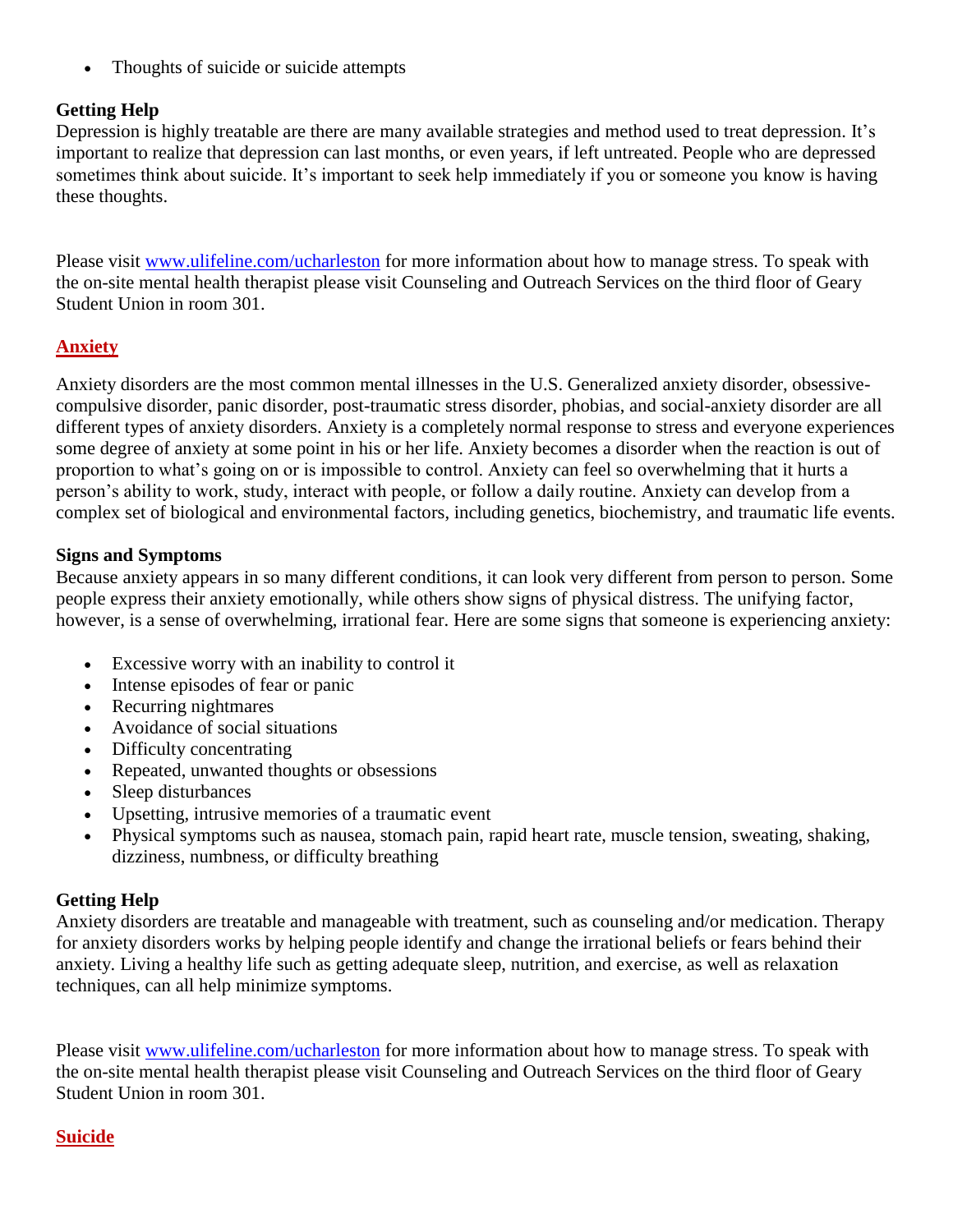Suicide is the second leading cause of death among college students and it is the act of deliberately taking one's own life. Most people who die by suicide suffer from an underlying emotional disorder, usually depression. Other mental health disorders such as anxiety disorders, bipolar disorder, substance abuse, psychotic disorders or eating disorders can increase the risk of suicide. Understanding and identifying the warning signs of suicide, and acting quickly to get help, is crucial in suicide prevention. There is hope and people with suicidal ideation (thoughts) and people who are suicidal can be helped with treatment.

# **Signs and Symptoms**

More often than not, individuals who are contemplating suicide will give some warning signs to a friend or family member. All suicide threats, gestures, and attempts must be taken seriously. Below are some warning signs that a person may be at risk for suicide:

- Hopelessness
- Rage, uncontrolled anger, or seeking revenge
- Acting reckless or engaging in risky activities, seemingly without thinking
- Feeling trapped or like there's no way out
- Increased alcohol or drug use
- Withdrawing from friends, family, and society
- Anxiety, agitation, unable to sleep or sleeping all the time
- Dramatic mood changes
- Expressing no reason for living or no sense of purpose in life
- Prior suicide attempts

# **Getting Help**

If you are having thoughts of suicide or any type of self-harm, contact Counseling and Outreach Services, Geary Student Union, 3rd Floor Office 301, 304-357-4862, or at uc-counselor@ucwy.edu, text START to 741-741, or call the National Suicide Prevention Lifeline at 1-800-273-8255 (TALK) to speak with a trained professional and get connected to a mental health provider on or near your campus. Crisis Text Line and the Lifeline hotline are available 24 hours a day nationwide. You can also dial 911 or go to the nearest emergency room.

# **Suicide Policy and Procedures**

**Purpose:** To provide prevention tools, guidelines, safety measures, and treatments to students, faculty, and staff who present a suicide risk. House Bill 2535, 27-6-1, "Jamie's Law;" "requiring each public and private institution of higher education to develop and implement a policy to advise students and staff on suicide prevention programs available on and off campus; to provide all incoming students with information about depression and suicide prevention resources available to students; requiring the posting of certain information on the website of the public and private institutions of higher education.

**Definitions-** According to the Centers for Disease Control and Prevention (2013), the following are suicide related definitions:

# $\Box$  Suicide

Death caused by self-directed injurious behavior with any intent to die as a result of the behavior.

# □ Suicide attempt

A non-fatal self-directed potentially injurious behavior with any intent to die as a result of the behavior. A suicide attempt may or may not result in injury.

# $\Box$  Suicidal ideation

Thinking about, considering, or planning for suicide. Passive ideation is talking of "being dead" or saying, "I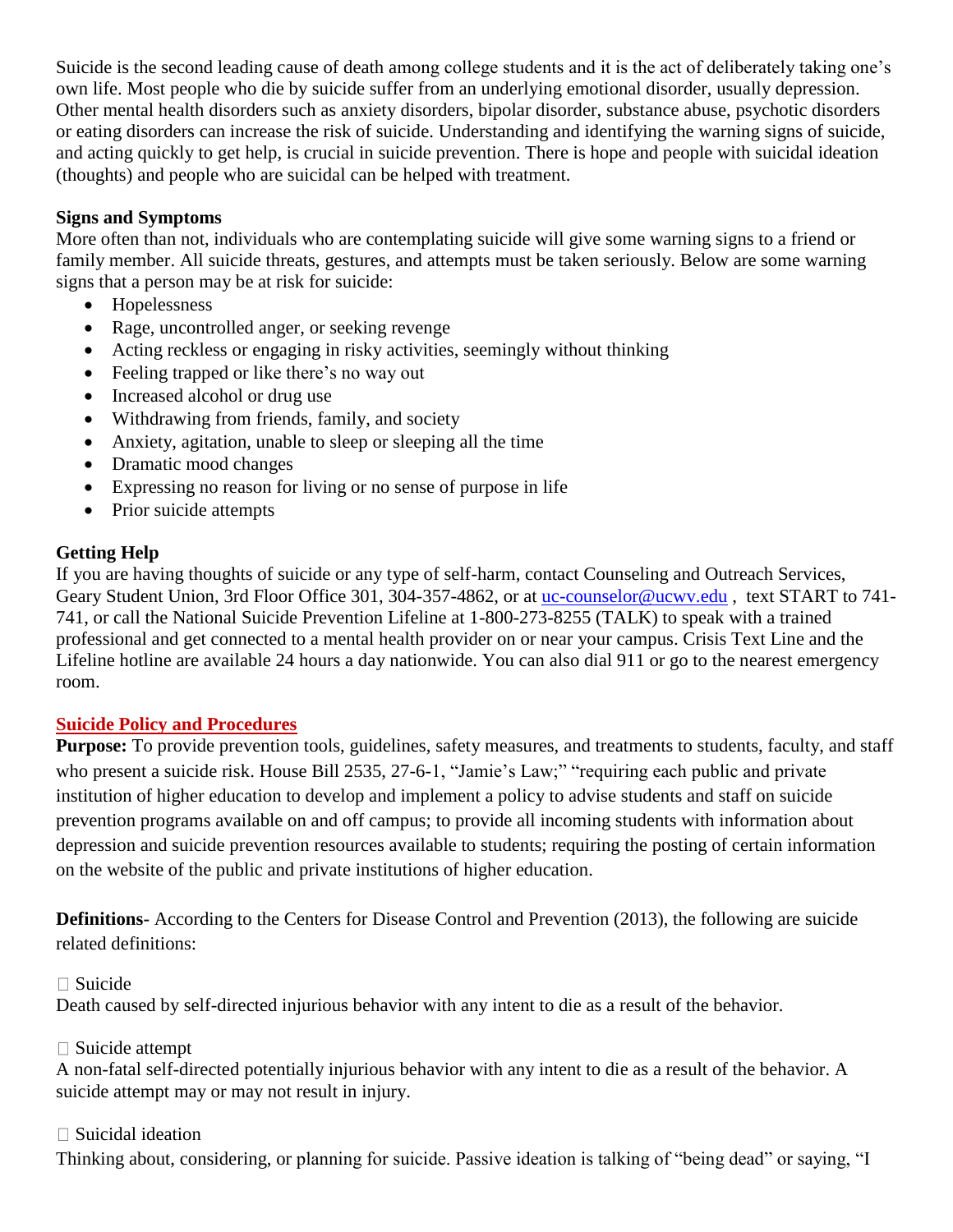wish I was dead." Active ideation is wanting to kill or hurt oneself, but also thinking of and verbalizing realistic ways of carrying out the suicide. Active ideation includes a plan of suicide.

# **Suicide Warning Signs**

- Threatening to hurt or kill oneself or talking about wanting to hurt or kill oneself
- Looking for ways to kill oneself by seeking access to firearms, available pills, or other means
- Talking or writing about death, dying, or suicide when these actions are out of the ordinary for the person
- Feeling hopeless
- Feeling race or uncontrolled anger or seeking revenge
- Acting reckless or engaging in risky activities without thinking
- Feeling trapped- like there's no way out
- Increasing alcohol or drug use
- Withdrawing from friends, family, and society
- Feeling anxious, agitated, or unable to sleep or sleeping all the time
- Experiencing dramatic mood changes
- Seeing to reason for living or having no sense of purpose in life

Retrieved from SAMHSA website: http://store.samhsa.gov/shin/content//SVP11-0126/SVP11-0126.pdf

# **Prevention Resources Available**

- University of Charleston Counseling and Outreach Services offers free individual and group therapy services for students.
- Workshop and training opportunities for students.
- Workshop and training opportunities for administration, faculty, and staff
- Information (brochures, pamphlets, etc.) provided to students, faculty and staff about suicide and available resources.
- ULifeline- http://www.ulifeline.org/ucharleston
- Information offered on University of Charleston website: [http://www.ucwv.edu/UC-Life/Student-](http://www.ucwv.edu/UC-Life/Student-Services/Wellness-Services/)[Services/Wellness-Services/](http://www.ucwv.edu/UC-Life/Student-Services/Wellness-Services/)
- Prevent Suicide WV- <http://preventsuicidewv.org/>

# **Crisis Intervention Access**

- Call 911
- Call University of Charleston Office of Safety and Security- 304-357-4857
- Call University of Charleston Counseling and Outreach Services- 304-357-4862
- Prestera Center Crisis Unit East, 1001 Smith St, Charleston, WV 25301, 304-414-2302
- Highland Hospital, 300 56th St. SE Charleston, WV 25304, 304-926-1600
- Thomas Memorial Hospital Behavioral Health Services, 4605 MacCorkle Ave. SW, South Charleston, WV 25309, 304-766-3600
- Suicide Hotline- 1-800-273 TALK (8255)
- Text START to 741-741for help and/or someone to talk to
- The Jed Foundation- https://www.jedfoundation.org/
- The Suicide Prevention Resource Center- http://www.sprc.org/training-institute
- ULifeline- <http://www.uflifeline.org/mctc>
- Prevent Suicide West Virginia- www.preventsuicidewv.org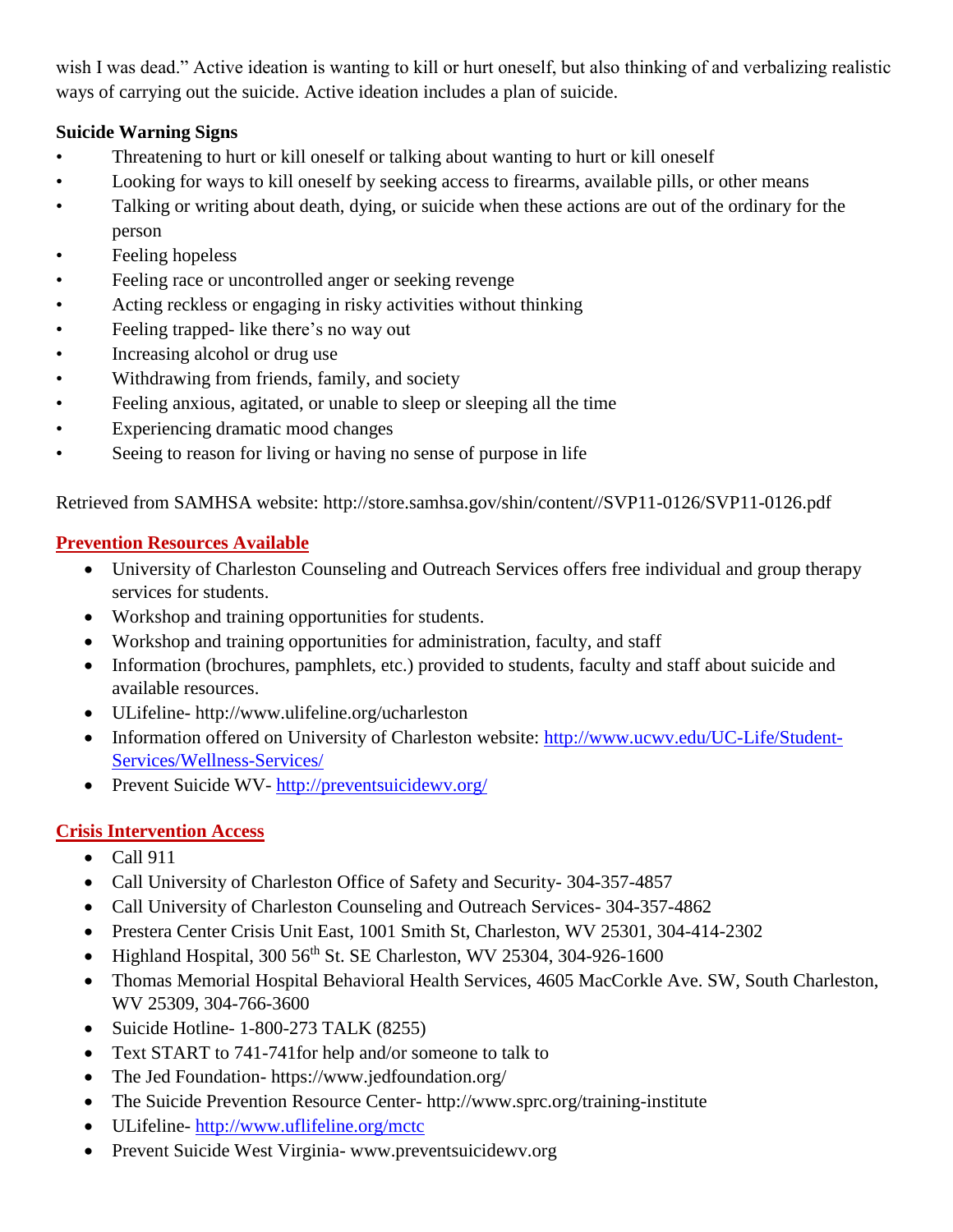# **Mental Health Services Access**

Free mental health counseling is available for students at the University of Charleston Counseling Center located in the Geary Student Union Building, Third Floor in room 301. Counselors are available during times of crisis and can help provide support and resources. Counselors also make community resource referrals if needed. If you feel you are unable to keep yourself safe, cannot reach your counselor, and/or you are in need of help after hours please contact and/or do the following:

- **Call 911**
- **Contact the University of Charleston Office of Safety and Security at 304-357-4857(office) or 304- 859-2755 (cell) and the on-call counselor will be notified.**
- **Go to your local emergency room**
- **Contact the Suicide Crisis Line 24/7- 1-800-273-TALK (8255)**

# **Student Communication Plan**

Information pertaining to suicide, mental health, and overall wellness will be disseminated to students in the following ways:

- Orientation
- UNIV 101 classes
- On the University of Charleston website: [http://www.ucwv.edu/UC-Life/Student-Services/Wellness-](http://www.ucwv.edu/UC-Life/Student-Services/Wellness-Services/)[Services/](http://www.ucwv.edu/UC-Life/Student-Services/Wellness-Services/)
- ULifeline/ www.ulifeline.org/ucharleston
- Information will be posted throughout the campus (elevators, televisions, bulletin boards, in common meeting areas).
- Information will be posted in the Student Success Center, Schoenbaum Library, Residence Halls, Administration Buildings, and the Geary Student Union.
- E-mails will be sent to students periodically during the semester with related information and resources
- Use of Pamphlets, brochures, flyers, etc.
- Workshop opportunities
- Training opportunities for administration, faculty, and staff to assist with communicating resources to students and noticing the warning signs
- Training and workshop opportunities for students

# **Post Intervention Plan**

If a student were to attempt/commit suicide Counseling and Outreach Services will ensure students will have someone to talk to and will be supported.

*The following will be the strategic plan to communicate effectively with students, staff, and parents after the loss of a student to suicide:*

- 1. University of Charleston Administration and Behavioral Intervention Team Committee will meet to assess the crisis situation and periodic meetings will occur to assess the effectiveness of the current plans in place. If needed, outside professionals and resources will be consulted with.
- 2. Faculty and staff will have a meeting and be informed of the incident. Faculty and staff will also be provided with resources to assist students if needed.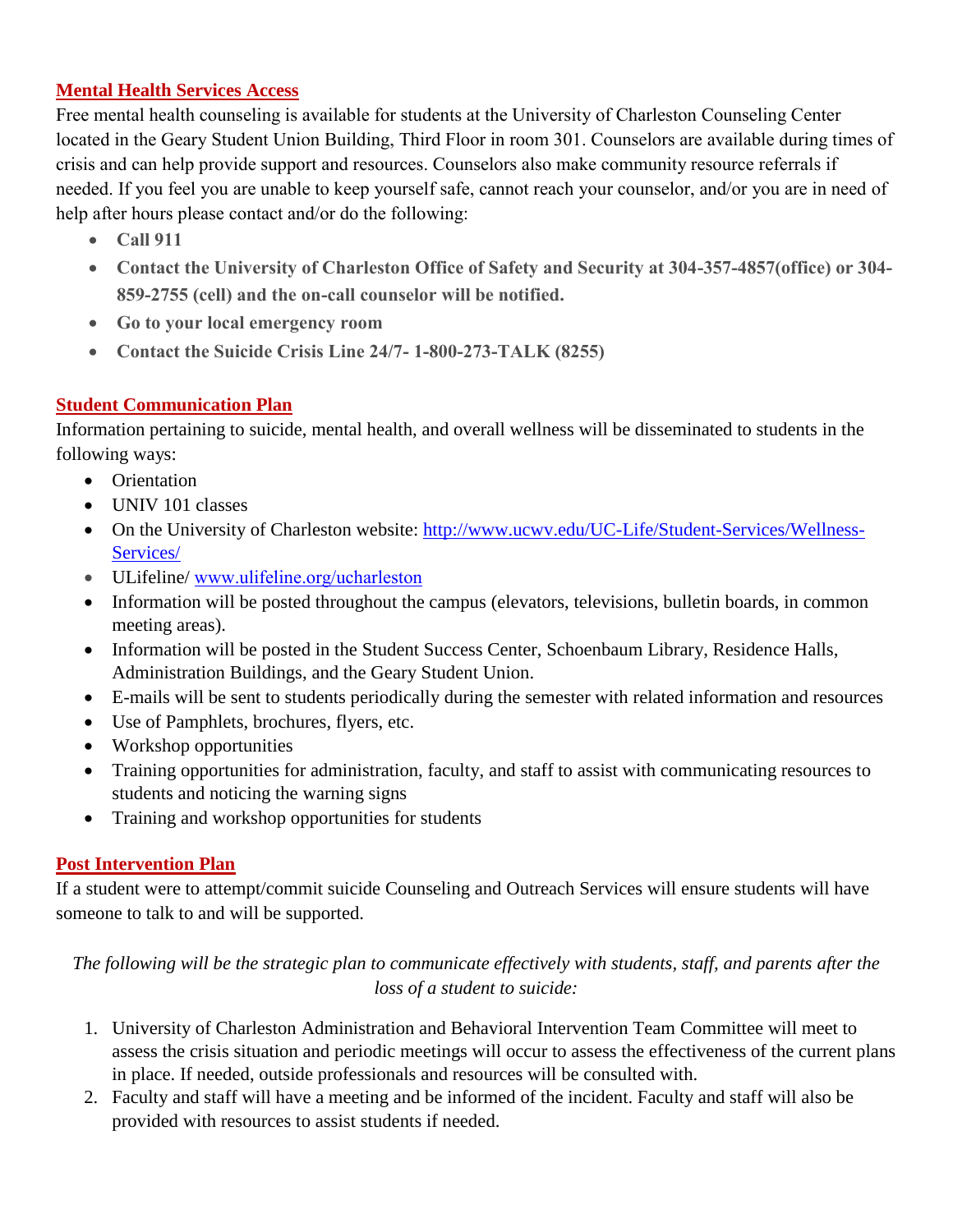- 3. Therapists and Grief Counselors will be present to speak with students, faculty, and staff in the time of need and/or crisis.
- 4. The Behavioral Intervention Team Committee will meet to discuss increased/improved training and learning opportunities on the subject of suicide.
- 5. School activities will be monitored to ensure there is adequate support and resources for students and employees.
- 6. University of Charleston will link with community suicide resources for assistance.

The University of Charleston will utilize the SAFE-T (Suicide Assessment Five-Step Evaluation and Triage) method, ASAP-20 assessment, ASAP-20 Adult Assessment, as well as QPR- Question, Persuade, Refer Gatekeeper strategies to assess and evaluate safety of the student at-risk. This assessment is utilized by the Education Development Center, Inc., and Screening for Mental Health, Inc.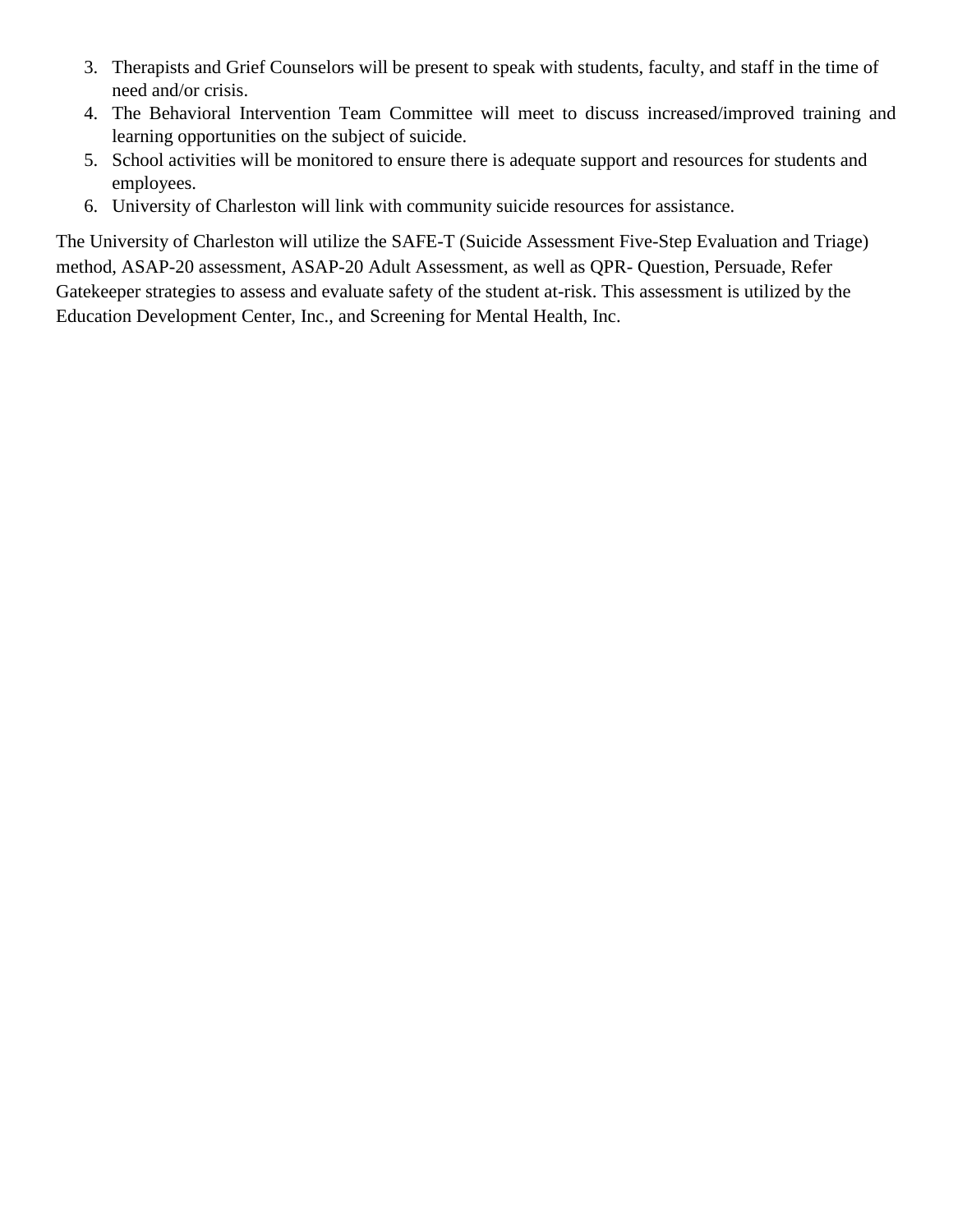#### **Counseling and Outreach Services Referral Process**

#### **Counseling and Outreach Services Referral Form**

| Presenting Needs (List all presenting concerns, symptoms, needs, current resources, etc.: )<br>,我们也不能在这里的时候,我们也不能在这里的时候,我们也不能会在这里的时候,我们也不能会在这里的时候,我们也不能会在这里的时候,我们也不能会在这里的时候,我们也不 |  |
|----------------------------------------------------------------------------------------------------------------------------------------------------------------------------------|--|
| ,我们也不能在这里的时候,我们也不能在这里的时候,我们也不能会在这里的时候,我们也不能会在这里的时候,我们也不能会在这里的时候,我们也不能会在这里的时候,我们也不<br>,我们也不会有什么。""我们的人,我们也不会有什么?""我们的人,我们也不会有什么?""我们的人,我们也不会有什么?""我们的人,我们也不会有什么?""我们的人            |  |
| <b>Referred by:</b>                                                                                                                                                              |  |
| <b>Self</b><br>$\Box$                                                                                                                                                            |  |
| $\Box$                                                                                                                                                                           |  |
| $\Box$<br>$\Box$                                                                                                                                                                 |  |
| <b>Past and Current Mental Health Services:</b>                                                                                                                                  |  |
| ,我们也不能在这里的时候,我们也不能在这里的时候,我们也不能会在这里的时候,我们也不能会在这里的时候,我们也不能会在这里的时候,我们也不能会在这里的时候,我们也不<br>,我们也不会有什么。""我们的人,我们也不会有什么?""我们的人,我们也不会有什么?""我们的人,我们也不会有什么?""我们的人,我们也不会有什么?""我们的人            |  |
| <b>Past and Current Mental Health Diagnosis:</b>                                                                                                                                 |  |
| <b>Other Information:</b>                                                                                                                                                        |  |
|                                                                                                                                                                                  |  |
|                                                                                                                                                                                  |  |

**Please return this referral to: The Counseling Center at [UC-Counselor@ucwv.edu,](mailto:UC-Counselor@ucwv.edu) Geary Student Union Room 301, or call 304-357-4862. If you feel the student is in immediate danger, please contact 911, University of Charleston Office of Security, and/or Candace Layne, Director of Counseling and Outreach Services at 304-357-4862.**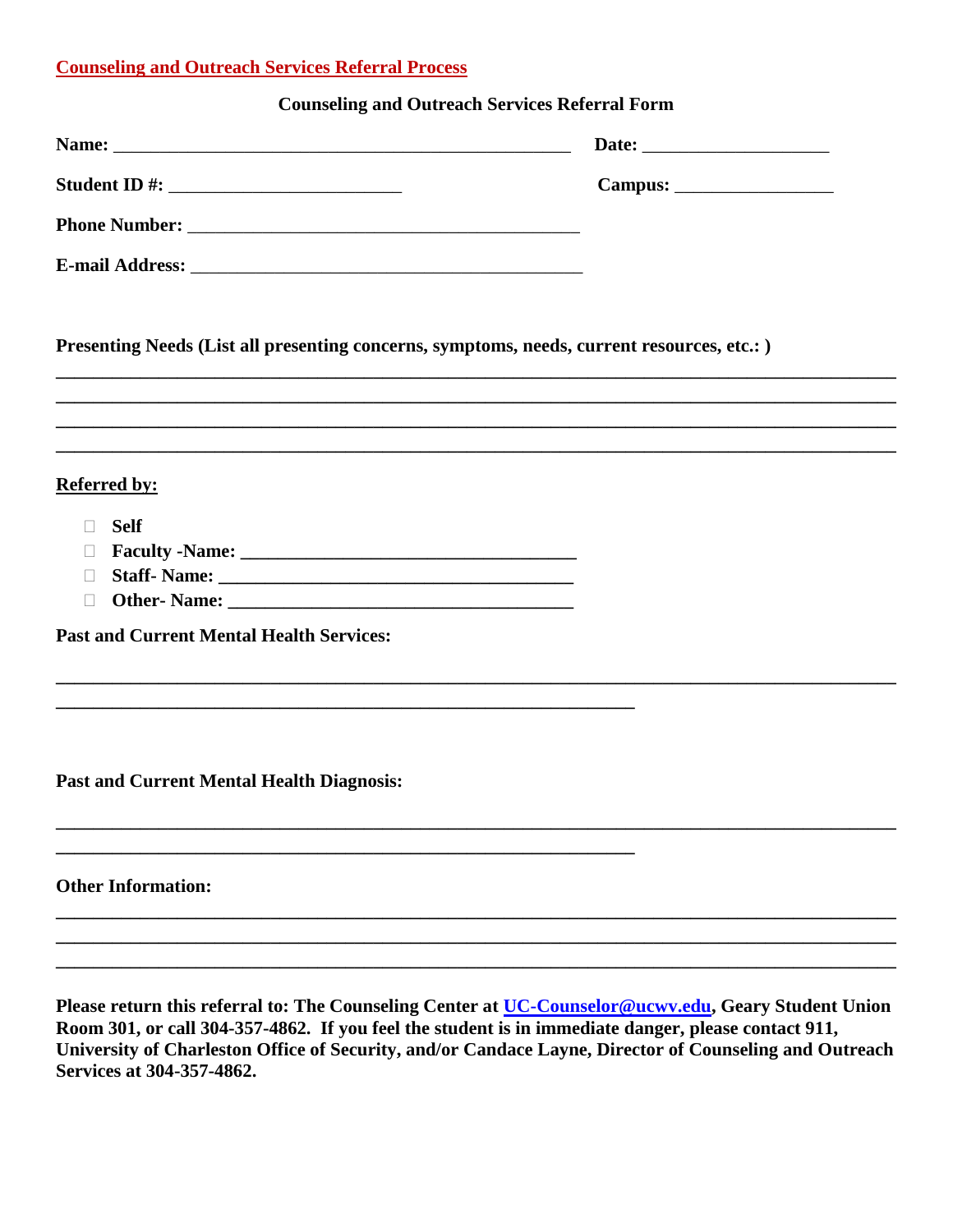# **Community and On-Campus Resource Guide**

# **Academic Success**

University of Charleston Academic Success Center | Room 302 Clay Tower Building | 304-357-4776 (Peer tutoring, standardized testing, disability services for students, academic advising) Student Solutions Center | 206 Riggleman Hall | 304-357-4947 | 877-393-5014 IT Help Desk | [help@ucwv.edu](mailto:help@ucwv.edu) | 304-357-4947

# **AIDS**

Kanawha-Charleston Health Department | 108 Lee St. E | Charleston, WV 304.348.0700 Division of STD, HIV, and Hepatitis of WV of the Department of Health and Human Resources | 350 Capital Street Room 125 | Charleston, WV 25301 | 304.558.2195 | 1.800.642.8244 Tri-State AIDS Task Force | 1102 Memorial Blvd W | Huntington, WV 25701 | 304.522.4351 AIDS Hotline | 1.800.642.8244 Coventry Cares of WV- Carelink Health Plans |500 Virginia St. E. Ste 4100 | Charleston, WV 25301 | 304.348- 2900 CAMC Health Info Center | 304.388.5432 Raleigh County Department of Health and Human Resources/ 407 Neville Street / Beckley, WV 25801 / Open M-F 8:30am – 5pm / 304.256.6930 Raleigh County Health Department | 1602 Harper Road | Beckley, WV 25801 | 304-252-8531 Community Networks | 216 East John St. | Martinsburg, WV | 25401| 304-263-3510

# **Child Abuse/ Neglect and Adult Abuse**

Department of Health and Human Resources | 4190 Washington St, | Charleston, WV 25313 | 304.746.2360 | Adult and Child Abuse Hotline | 800.352.6513 Braley & Thompson | 301 RH L Blvd | Charleston, West Virginia 25309 | 304.744.2155 Burlington United Methodist | 900 Washington St. | Charleston, WV 25301 | 304.720.1904 Child's Home Society | P.O. Box 2942 | 1422 Kanawha Blvd East | Charleston, WV 25330 | 304.346.0795 KVC West Virginia | 300 Kenton Drive, Suite 200 | Charleston, WV 25311 | 304.347.9818 Mission WV | 168 Midland Trail, Suite 1 | Hurricane, WV 25526 | 304. 562. 0723 Raleigh County Department of Health and Human Resources/ 407 Neville Street / Beckley, WV 25801 / Open M-F 8:30am – 5pm / 304.256.6930

# **Childcare**

Connect Childcare Resources and Referral | 1701 5<sup>th</sup> Ave. Box 4 | Charleston, WV 25387 | 304.414.4488 |

For a list of childcare centers in the Charleston area please visit the following website:

www.childcarecenter.us/west\_virginia/Charleston\_wv\_childcare

WV DHHR Bureau for Children and Families | 350 Capitol Street | Charleston, West Virginia 25301 | 304.558- 0628

Mountain Heart Community Services, INC. / 33 Mountain Heart Lane / Matheny, WV 25860 / 304.682.8271 Childcare Resource and Referral | 228 Ragland Road | Beckley, WV | 304-253-7654

Mountain Heart Community Service, Inc. | 321 Lutz Ave. | Martinsburg, WV 25404 | 304-262-1584

# **Child Support**

Child support Hotline | | Charleston, WV 25313 | 800.249.3778 | Legal Aid of WV, Inc. | 922 Quarrier St. #400 | Charleston, WV 25301 | 304.343.3013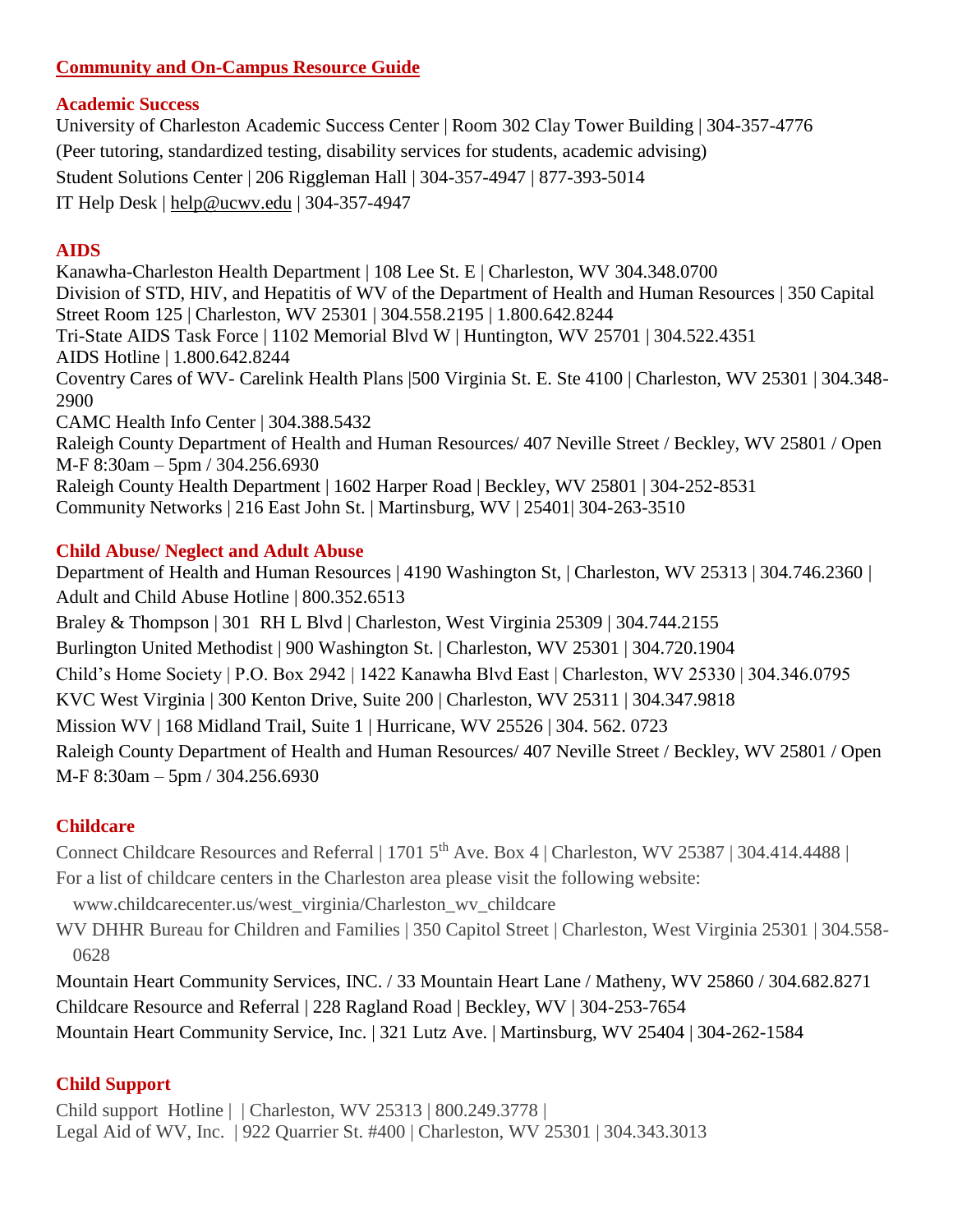Raleigh County Department of Health and Human Service -Child Support/ 407 Neville Street / Beckley, WV 2580l / 304.256.6973 / Open M-F 8:30am-5pm Legal Aid of WV | 115 S Kanawha St. #B | Beckley, WV | 25801 Bureau for Child Support Enforcement | 433 Mid Atlantic Center | Martinsburg, WV 25402 | 304-267-0110

# **Clothing**

Dress for Success Charleston | 36 Norwood Road | Charleston, WV 25314 | 304.347.3838 | Covenant House Clothing Closet | 900 Washington St. E| Charleston, WV 25301| 304.744.0863 Union Mission Ministries | 700 South Park Road #1 | Charleston, West Virginia 25304 | 304.925.0366 | Heart and Hand | 304.744.6741 Mountain Mission | 304.344.3407 Salvation Army | 304.343.45483 YWCA Gently Used Clothing | 304.340.3646 Fishes and Loaves | 224 Pinewood Dr. | Beckley, WV 25801 | 304-525-3402 Helping Hands Community Resource Center | 1131 First Ave. | Beckley, WV 25801| 304-252-3467 Martinsburg Salvation Army | 304-267-4612

# **Counseling/Mental Health Services**

DaySpring Counseling Center| 1219 Ohio Avenue | Dunbar, WV, 25064| 681.265.9204 Counseling Connection | 1221 Quarrier Street Ste 414, | Charleston, WV 25313 | 304.340.3676 | Highland Hospital | 304.926.1600 Kanawha Pastoral Counseling | 304.346.9689 KPCC Counseling | 301 RH L Blvd | Charleston, West Virginia 25309 | 304.345.1388 Cassis Therapy Associates | 900 Washington St. | Charleston, WV 25301 | 304.720.1904 Children First | P.O. Box 2942 | 1422 Kanawha Blvd East | Charleston, WV 25330 | 304.553-1055 Process Strategies | 304.348.1436 Prestera Center | 304.341.0511 Thomas Memorial Behavioral Health | 300 Kenton D, Suite 200 | Charleston, WV 25311 | 304.766.3553 WV Substance Abuse and Mental Health Hotline | 844-HELP4WV| 844.435.7498 WVU Behavioral Medicine | 168 Midland Trail, Suite 1 | Hurricane, WV 25526 | 304. 388.1000 Pyramid Counseling | 130 George St. | Beckley, WV 25801| 304-256-0200 Life Strategies Counseling Services | 120 Harper Court | Beckley, WV 25801 | 304-255-7526 Beckley Psychiatric Services | 330 N Eisenhower Dr. | Beckley, WV 25801 | 304-929-0786 Shenandoah Community Health Center | 304-263-7023

# **Credit/Financial**

Counseling Connection | 1021 Quarrier St. Suite 414, | Charleston, WV 25301 | 304.340.3676 | Highland Hospital | 304.926.1600 Consumer Credit Counseling | 109 Main St. | Beckley, WV 25801 | 304-255-2499 Clearpoint Financial Solutions, Inc. | Martinsburg, WV | 877-877-1995

# **Dental**

Charleston Dental Associates | | 304.344.0344 | WV Department of Health and Human Resources | |304.746.2360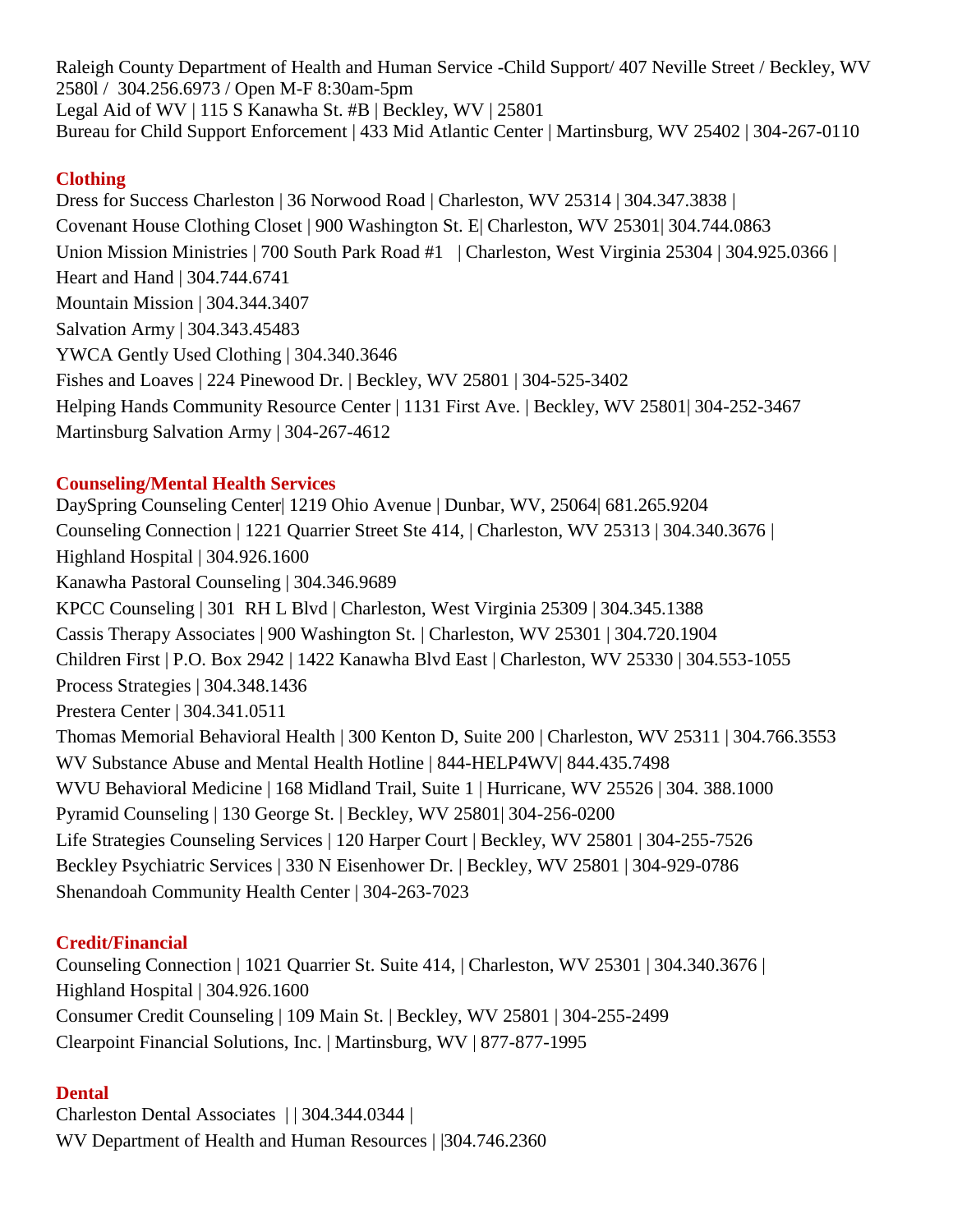WV Dental Associates | 304.344.5246 WV Healthright | 1520 Washington St. E| 304.414.5930

#### **Domestic Violence**

Counseling Connection | 1021 Quarrier St. Suite 414, | Charleston, WV 25301 | 304.340.3676 | Highland Hospital | 304.926.1600 Kanawha Pastoral Counseling | 304.346.9689 KPCC Counseling | 301 RH L Blvd | Charleston, West Virginia 25309 | 304.345.1388 Cassis Therapy Associates | 900 Washington St. | Charleston, WV 25301 | 304.720.1904 Children First | P.O. Box 2942 | 1422 Kanawha Blvd East | Charleston, WV 25330 | 304.553-1055 Process Strategies | 304.348.1436 Prestera Center | 304.341.0511 Thomas Memorial Behavioral Health | 300 Kenton D, Suite 200 | Charleston, WV 25311 | 304.766.3553 WV Substance Abuse and Mental Health Hotline | 844-HELP4WV| 844.435.7498 WVU Behavioral Medicine | 168 Midland Trail, Suite 1 | Hurricane, WV 25526 | 304. 388.1000 Women's Resource Center | 328 Neville St. #30 | Beckley, WV 25801 | 304-255-4066. | Shenandoah Women's Center | 236 W Martin St | Martinsburg, WV 25401 | 304-263-8292

#### **Drug/Alcohol Treatment Programs**

Rea of Hope | | Charleston, WV 25313 | 304.344.5363 | Union Mission Foundations Addiction Recovery Program| 304.925.0366 Samaritan Inn | 304. Oxford House | 4 Park Drive| Charleston, West Virginia 25302 | 304.400.4806 Partnership for African American Churches (PAAC) | 106 Lincoln Ave.| Dunbar, WV | 304.768.7688 Kanawha Communities that Care | | Charleston, WV 25330 | 304.437.3356 CAMC General Hospital | 304.348.1436 Prestera Center | 304.388.5432 Thomas Memorial Behavioral Health | 300 Kenton D, Suite 200 | Charleston, WV 25311 | 304.766.3553 WV Substance Abuse and Mental Health Hotline | 844-HELP4WV| 844.435.7498 Mattie V. Lee Home | 810 Donnelly St. | Charleston, WV 25301 | 304. 344.1827 Life Changers Outreach | 3677 Robert C Byrd Dr. | Beckley, WV 25801 | 304-953-3987 Southern West Virginia Fellowship Home | 201 Woodlawn Ave. | Beckley, WV 25801 | 304-253-1441 Martinsburg Institute | 223 Eagle School Rd. | Martinsburg, WV| 304-263-1101

#### **Eating Disorders**

WVU Disordered Eating Center of Charleston | | Charleston, WV 25313 | 304.388.1029

# **Employment**

UC Center for Career Development| Schoenbaum Library, Room 301| 304.357.4977 Workforce WV | 1321 Plaza East Shopping Center | 304.558.0291 Workforce WV Career Center | 300 New River Dr. | Beckley, WV 25801 | 304-256-6796 Workforce WV | 891 Auto Parts Place Suite 1314 | Martinsburg, WV 25401 | 304-267-0065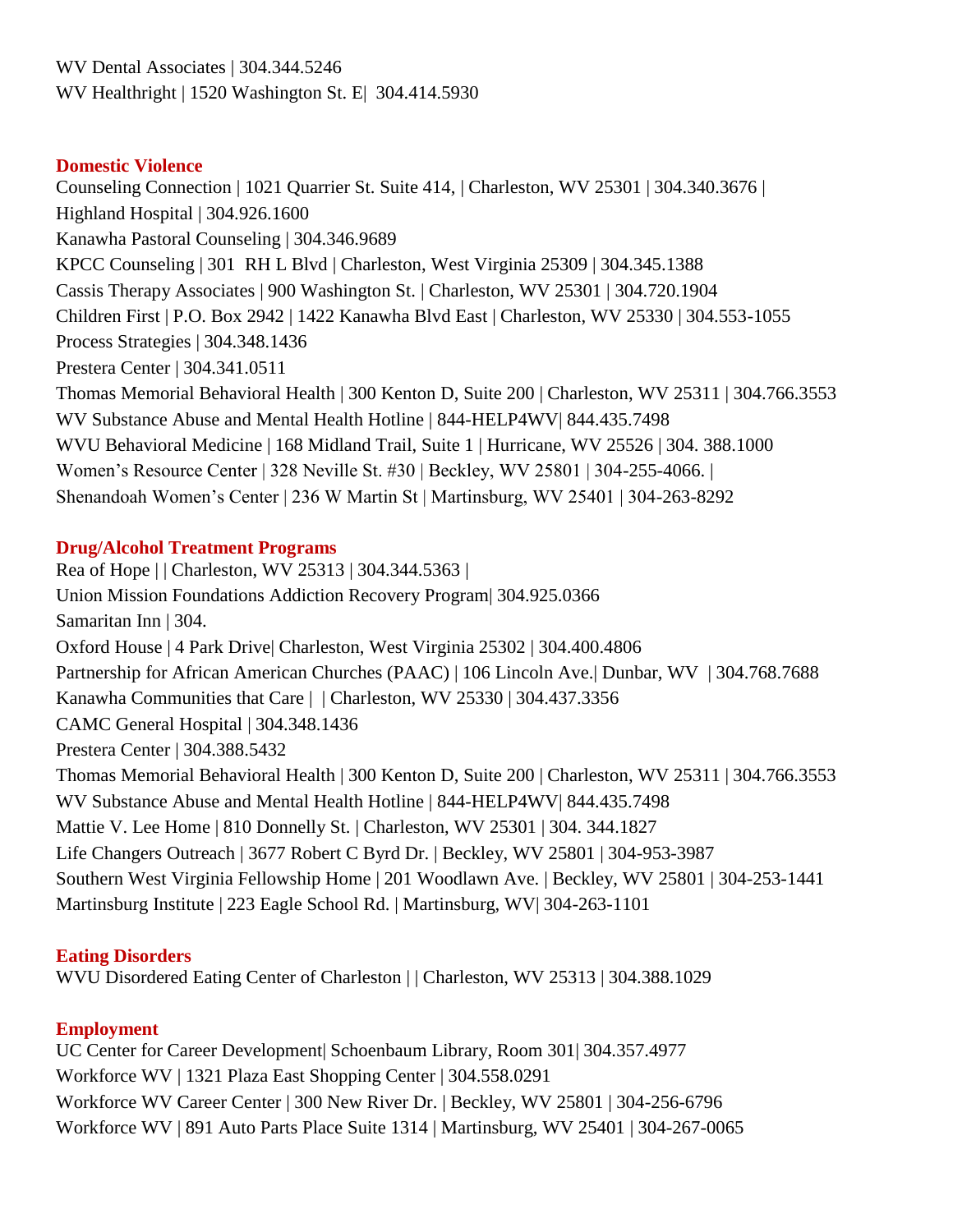#### **Exercise/Physical Health**

UC Morrison Fitness Center | | Charleston, WV 25313 | 304.357.4819| Nautilus Fitness YWCA| 1114 Quarrier St. | Charleston, WV 25301| 304.340.3550 Nautilus Fitness | 3200 Chesterfield Ave.| Charleston, WV 25301| 304.346.2801 Kanawha City Rec Center | | Charleston, West Virginia 25302 | 304.348.6484 LA East Fitness | 122 Appalachian Drive | Beckley, WV 25801 | 304-252-0715 YMCA of Southern WV | 121 East Main St. | Beckley, WV 25801 | 304-252-0715

#### **Food Assistance**

Union Mission | | Charleston, WV 25313 | 304.925.0366 | Common Grounds| 304.720.9690 Covenant House | 304.344.8053 Salvation Army | | Charleston, West Virginia 25309 | 304.343.4548 Helping Hands | 106 1st Ave. | Beckley, WV 25801 | 304-253-3467 Fishes and Loaves Pantry | 224 Pinewood Dr. | Beckley, WV 25801 | 304-252-3402 Food Pantry/Emergency Services | PO Box 101 | Whitesville, WV | 304-854-2997 | 304-854-1043 WIC Raleigh County | 1600 Harper Rd. | Beckley, WV 25801 | 304-255-9034 Salvation Army | 312 S Fayette St. | Beckley, WV 25801 | 304-253-9541 Eastern Panhandle Information and Referral | 304-262-0048 West Virginia DHHR | 433 Mid- Atlantic Parkway | Martinsburg, WV | 304-267-0100 Church Without Walls Ministry, Inc. | 122 W Martin St. | Martinsburg, WV | 304-260-9509

#### **Gambling Treatment Programs**

Problem Gamblers Help Network of WV | | Charleston, WV 25313 | 304.344.9840 | Gamblers Anonymous| [www.gamblersanonymous.org](http://www.gamblersanonymous.org/) Gam-Anon | [www.gam-anon.org](http://www.gam-anon.org/) National Problem Gambling Hotline | 304.400.4806

#### **Grief Support**

Hospice Care |1606 Kanawha Blvd. W | Charleston, WV | 304.768.8523 | Hospice of Southern WV | 304-894-8918

**Health Insurance**  Navicare| | 844-WV-CARES (844-982-2737)

# **Housing/Shelters**

Housing Authority, Charleston-Kanawha | 304.348.6451 | Coalition for Community Renewal| 304.346.6398 Pine Haven Homeless Shelter | 103 S Eisenhower | Beckley, WV 25801 | 304-255-9138 Beckley Housing Authority | 100 Beckwoods Dr. Beckley, WV 25801 | 304-256-1772 City-Martinsburg Housing Authority | 703 Porter Ave. | Martinsburg, WV 25401 | 304-263-8891 Martinsburg Union Rescue Mission | 602 W King St. | Martinsburg, WV | 304-263-6901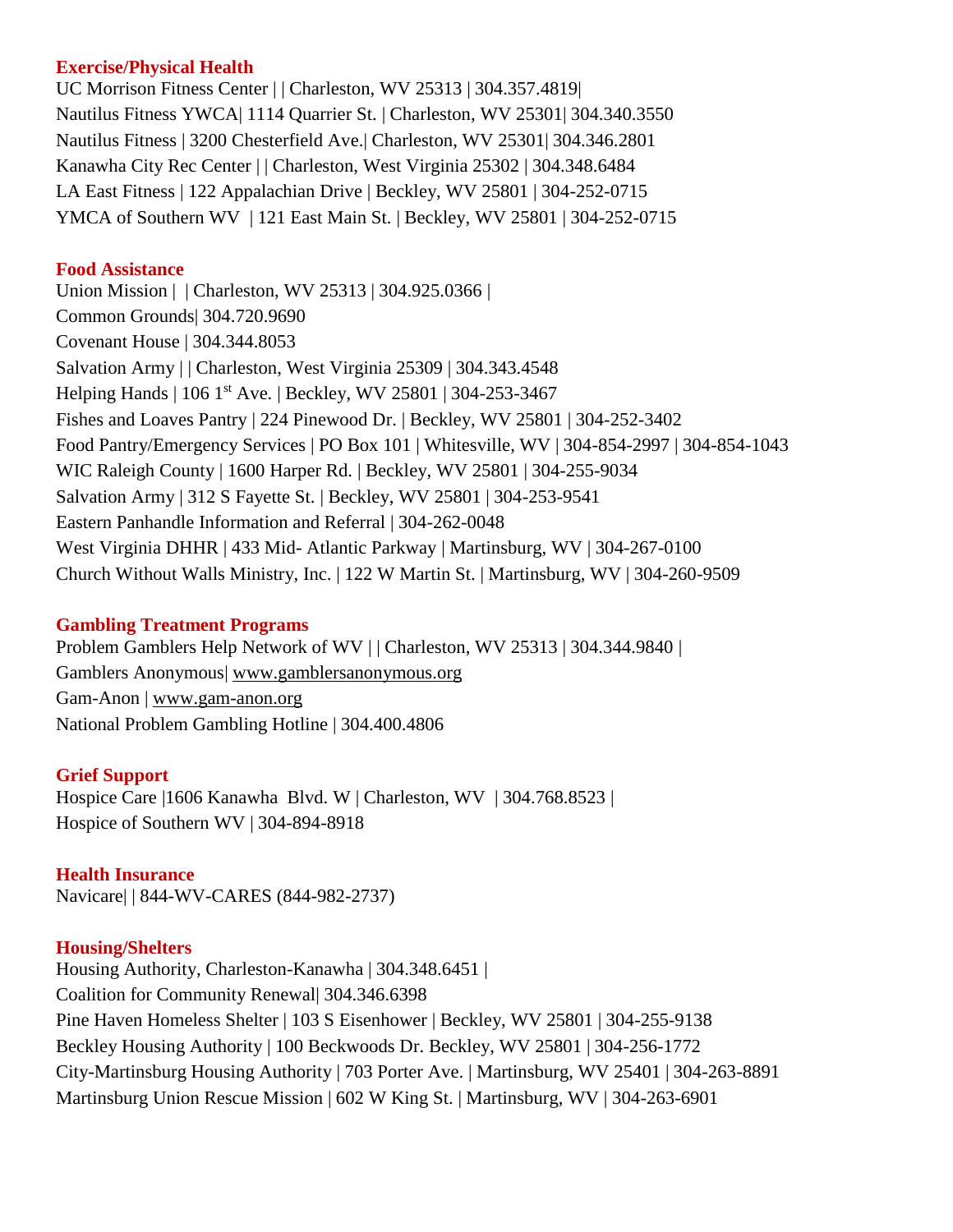#### **Immunization Clinics**

Kanawha-Charleston Health Department |108 Lee St. E| Charleston, WV 25301| 304.344-5243 | Raleigh County Health Dept. | 1602 Harper Rd. | Beckley, WV 25801 | 304-252-8531 Berkeley County Health Dept. | 122 Waverly Court | Martinsburg, WV 25403 | 304-2677130

# **Legal**

Legal Aid | 304.343.4481 | WV Lawyer Referrals| 800.642.3617 Senior Legal Aid | 800.229.5068 Legal Aid of WV | 115 S Kanawha St. | Beckley, WV 25801 | 304-255-0561

# **Literacy**

Dolly Parton Imagination Library (free books for children 5 and under) WV Dept. of Education and the Arts | Charleston, WV | 304.558.2440 Raleigh County Imagination Library | WV Dept. of Education and the Arts | Charleston, WV | 304-558-2440 or 304-253-2806 Adult Education Learning Center | 2001 Union Carbide Dr. Room 029 | South Charleston, WV 25303 | 304- 205-6626 Raleigh County Adult Learning Center | 306 S Kanawha St.| Beckley, WV 25801 | 304-256-3964 Berkeley Adult Learning Center | 206 Lutz Ave. | Martinsburg, WV 25404 | 304-263-3897

# **Medical Clinics/Urgent Care**

Med Express |5430 MacCorkle SE | Charleston, WV 25313 | 304.925.3627 | Cabin Creek Health| 304.595.5006 CAMC | 304.388.5432 Charleston-Kanawha Health Department | | Charleston, West Virginia 25302 | 304.348.0700 Family Care Hills Plaza | | 304.720.4466 St. Francis Hospital |Charleston, WV 25330 | 304.347.6500 KISRA Cares | 304.768.8924 Women's Health Center | 304.344.9834 Thomas Memorial Hospital | 304.766.3600 WV Health Right | 343.1000 Med Express | 1709 Harper Rd. | Beckley, WV | 304-256-3027 Primary Care Plus | 124 Brookshire Lane | Beckley, WV | 304-255-9205 | Med Express | 304-264-9730 | 304-263-6753 Valley Health | 97 Administrative Drive | Martinsburg, WV | 304-350-3200

# **Notary Services**

Kelly Allen |University of Charleston Facilities Dept. | Charleston, WV 25313 | UPS Store | 3501 MacCorkle Ave. SE | Charleston, WV 25304 | 304.720.8777 Kanawha County Public Library |123 Capitol St. | 304.343.4646 The UPS Store / 1038 N. Eisenhower Drive / Beckley WV 25801/ 304.252.0111 The UPS Store | 484 Williamsport Pike | Martinsburg, WV | 304-264-4999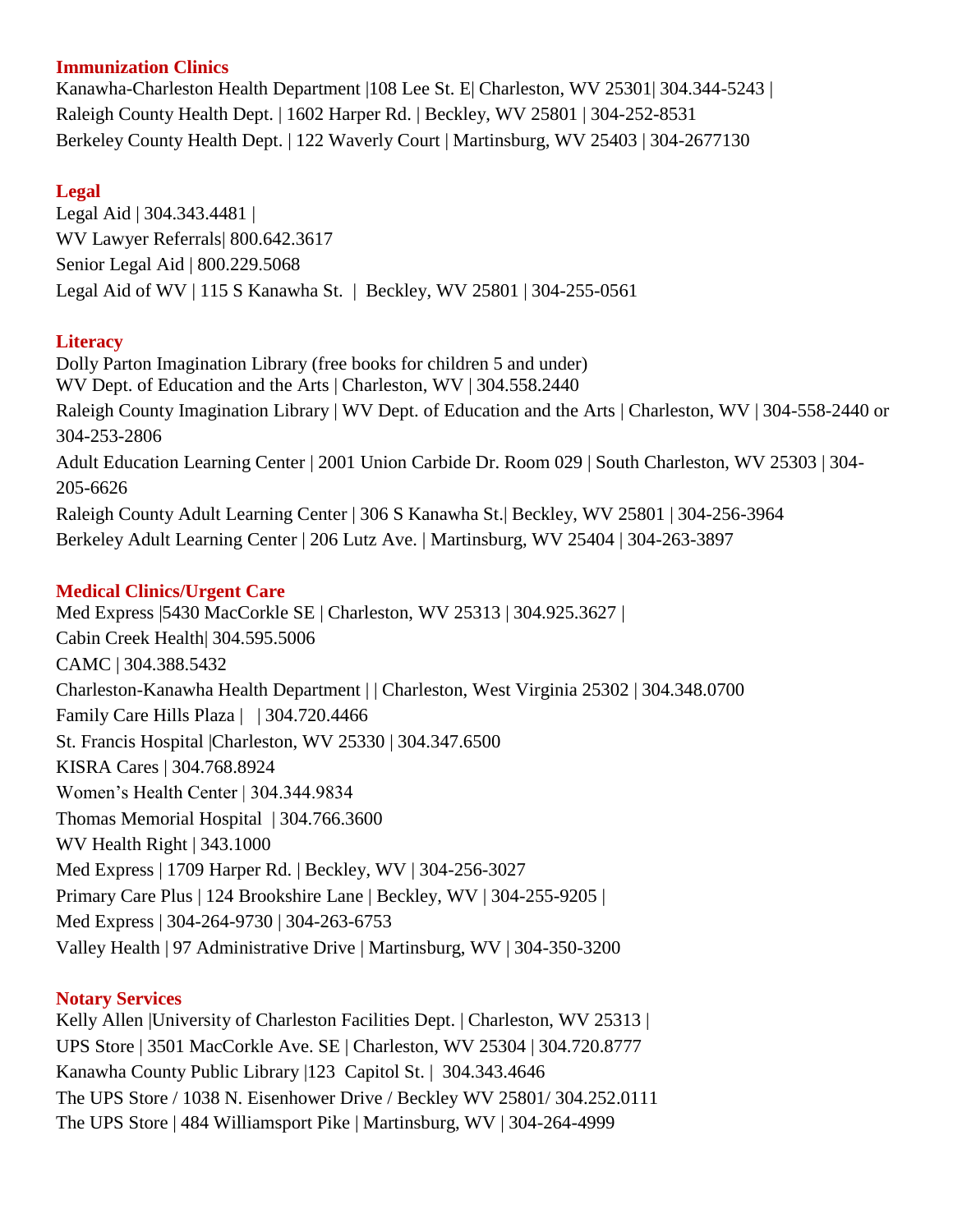#### **Parenting Support**

Braley & Thompson || Charleston, WV 25313 | 304.744.2155 | Children First| 304.553.1055 KVC WV | 304.347.9818 WV Healthy Kids and Families | 412 Elizabeth St. | Charleston, West Virginia 25311 | 304.610.6512 WV Right From the Start Program | 350 Capital St. Room #427 | 304.558.5388 Legal Aid of WV FAST Parent Liason |Charleston, WV 25330 | 866.255.4370 Raleigh County Department of Health and Human Resources/ 407 Neville Street / Beckley, WV 25801 / Open M-F 8:30am – 5pm / 304.256.6930

#### **Pregnancy/Women's Health**

Kanawha-Charleston Health Dept. || Charleston, WV 25313 | 304.348.0700 | Women's Health Center of WV| 510 Washington St. | Charleston, WV | 304.344.9834 WV FREE| 1114 Quarrier St. | Charleston, WV | 304.342.9188 WV Healthy Kids and Families | 412 Elizabeth St. | Charleston, West Virginia 25311 | 304.610.6512 Crossroads Pregnancy Care Center 1594 Washington St. E | |Charleston, WV | 304.346.9779 Valley Health- Kanawha Co. WIC | 4188 Washington St.W | Charleston, WV 25313 Planned Parenthood |www.plannedparenthood.org | 800.230.PLAN (800.230.7526) TSN/WIC Program/ 1600 Harper Road / Beckley, W.V. 25801 | 304.255.9034 | 800.454.3928 | Birthright of Beckley | 400 N. Vance Dr. | Beckley, WV 25801| 304.253.7656 Care Pregnancy Center of Eastern Panhandle, Inc. | 234 W Martin St. | 304-264-2722

#### **Referral Services**

UC Counseling and Outreach Services | Geary Student Union 301 |Charleston campus | Dial 211 from landlines and cell phones to receive information. Connect Childcare Resource and Referral | 1701 5<sup>th</sup> Ave. Box 4| Charleston, WV 25387| 304.414.4488 Information and Referral Line | 433 Mid-Atlantic Parkway | Martinsburg, WV 25404 | 304-262-0048

#### **Sexual Assault**

Call 911, visit a local emergency room, contact UC Office of Safety and Security at UC Counseling and Outreach Services | Geary Student Union 301 |Charleston campus | Virginia Moore, Dean of Students | Charleston, WV | 304.357-4987 WV FREE| 1114 Quarrier St. | Charleston, WV | 304.342.9188 The Counseling Connection REACH Program | 1021 Quarrier St. | Charleston, West Virginia 25301 | 304.340.3676 National Sexual Assault Hotline | www.rainn.org | 800.656.HOPE (800.656.4673) Women's Resource Center / P.O. Box 1476 / Beckley, W.V. 25802 / 304.255.2559 / Toll Free 888.825.7836 Shenandoah Women's Center | 236 West Martin Street | Martinsburg, WV 25401 | 304-264-1230

#### **Special Needs Services**

WV Department of Rehabilitation Services || Charleston | 304.325.2371 | Community Access, Inc. | Charleston, WV | 304.545.1483 Blind and Visually Impaired Services| | Charleston, WV | 304.356.2371 Fair Shake Network | | Charleston, West Virginia 25301 | 304.766.0061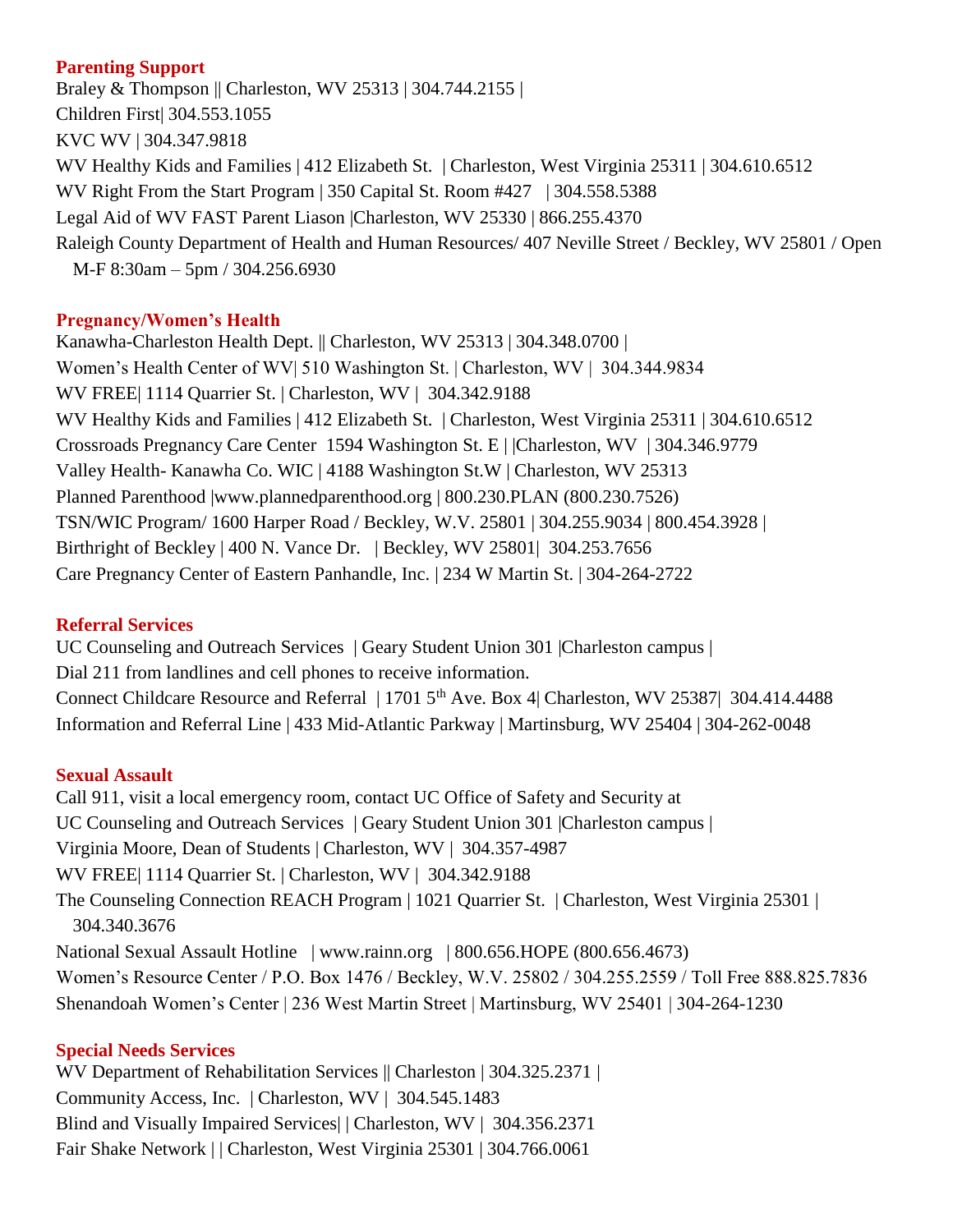WV Advocates | | 304.346.0847

WV Traumatic Brain Injury Services | 877.724.8244

WV Developmental Disabilities Council / 110 Stockton Street / Charleston, WV 25387 / 304.255.2559 / Toll Free 304.346.0847/ 304.558.0416

WV Division of Rehabilitation Services | 800 New River Town Center | Beckley, WV | 304-256-6900

WV Division of Rehabilitation Services | 489 Mid-Atlantic Parkway, Suite 2 | Martinsburg, WV | 304-267-0005

# **Suicide/Mental Health Emergency**

Call 911 UC Counseling and Outreach Services | Geary Student Union 301 |Charleston campus | Highland Hospital| | Charleston, WV | 304. Prestera Center Crisis Unit East |1001 Smith St. | Charleston, West Virginia | 304.414.2302 Thomas Memorial Hospital Behavioral Health Services | 4605 MacCorkle Ave. SW | South Charleston, WV 25309| 304.766.3600 WV Council for the Prevention of Suicide | 304.296.2731 Prevent Suicide WV |<http://preventsuicidewv.org/contact/|> 800.273.8255 City Hospital, Gateway Behavioral Health | 2500 Hospital Drive | Martinsburg, WV | 304-264-1230

# **Transportation**

WV Non-Emergency Medical Transportation |2 Hale St.| Charleston, WV 25301 | 681.245.8300 Kanawha Valley Regional Transportation Authority-KRT |1550 Fourth Ave.| Charleston, WV 25387 | 304.343.7586 Charleston WV Salvation Army| | Charleston, WV | 304.343.4548 Raleigh County Department of Health and Human Resources/ 407 Neville Street / Beckley, WV 25801 / Open M-F 8:30am – 5pm / 304.256.6930 Raleigh County Community Action Transportation Program- 304-252-6396 New River Transit Authority- 304-894-8918 Eastern Panhandle Transit Authority | 4461 Vovak Dr. | Martinsburg, WV 25401 | 304-263-0816 Will Care Transportation Service Inc. | 100 E King Street | Martinsburg, WV 25401 | 304-268-3250

# **Utility Assistance**

Catholic Charities || Charleston, WV | 304.380.0162 Covenant House || Charleston, WV 25387 | 304.343.8053 Mountain Mission| | Charleston, WV | 304.344.3407 Tyler Mountain/ Cross Lanes Community | 3043.766.5813 EnAct | 304.414.4475 Heart and Hand | 304.744.6741 Union Mission | 304.925.0366 WV Department of Health and Human Resources | 304.746.2360 Raleigh County Department of Health and Human Resources/ 407 Neville Street / Beckley, WV 25801 / Open M-F 8:30pm – 5pm / 304.256.6930 CCAP- Congregational Cooperative Action Project | 336 South Queen St. |Martinsburg, WV 25401 | 304-267- 2810 Martinsburg Salvation Army |433 Mid-Atlantic Parkway | Martinsburg, WV 25404 | 304-262-4612